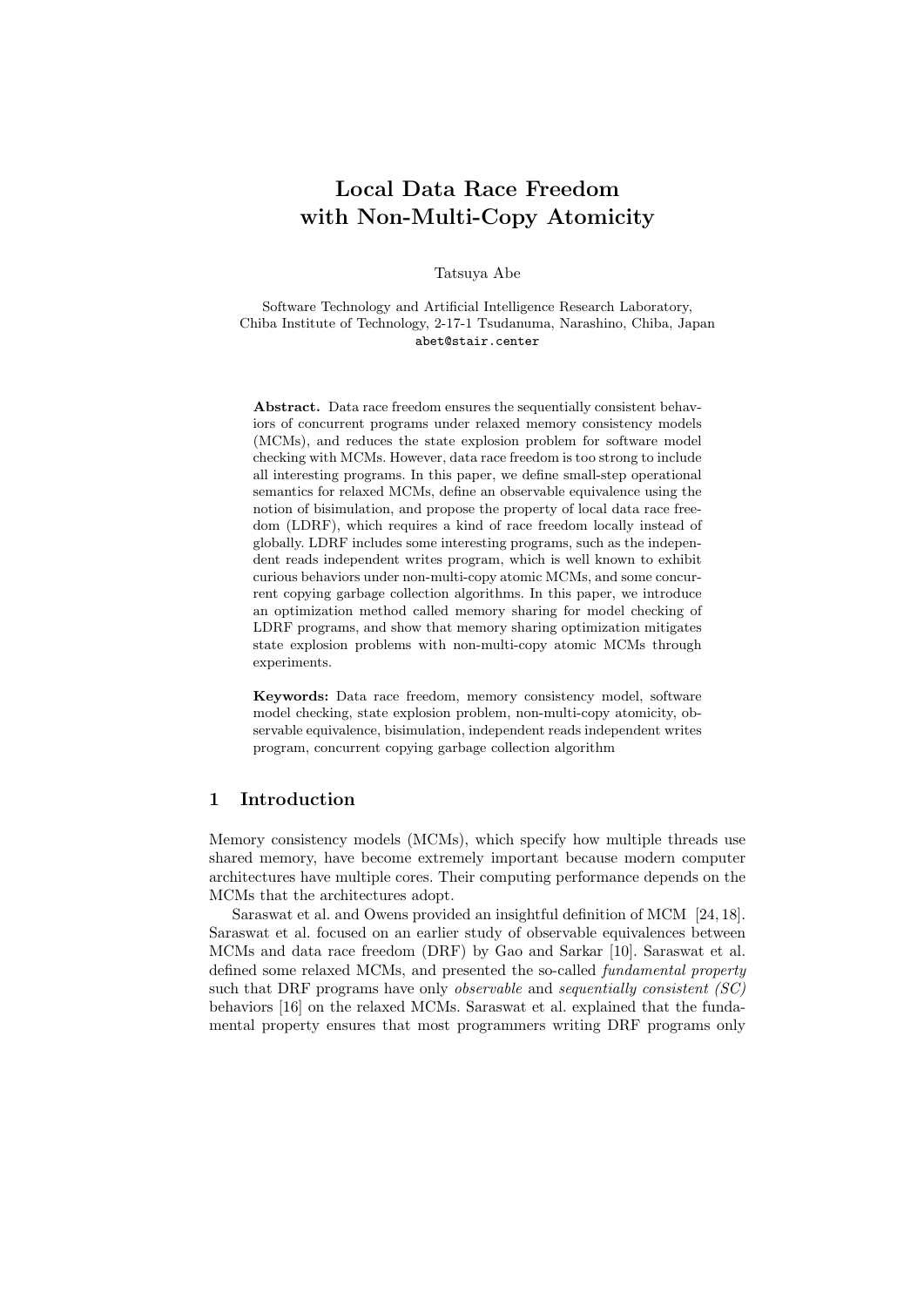have to be concerned about SC executions [24]. Owens considered that the fundamental property is the essence of MCMs and defined MCMs as rules that are designed to guarantee that DRF programs do not have non-SC behaviors [18].

The so-called state explosion problem of software model checking of DRF programs with MCMs is mitigated because non-SC behaviors of DRF programs on relaxed MCMs can be observably reduced to SC behaviors. However, DRF is so strong that we cannot expect it for all programs. Software model checking of data racy programs with MCMs still suffers from the state explosion problem.

Owens moderated a condition of DRF and presented the notion of triangular race freedom (TRF), which includes the spinlock used in the Linux kernel [18]. Observable behaviors of TRF programs are reduced to SC behaviors on the x86- TSO [19], which is adopted by Intel architectures. However, TRF is a global property of a program; that is, all threads in the program must uniformly follow the TRF condition. TRF is also strongly specific to x86-TSO, which is stricter than modern MCMs, and cannot reduce behaviors on more relaxed MCMs to SC behaviors.

In this paper, we provide a formulation to define small-step operational semantics for relaxed memory consistency models and an observable equivalence on the semantics using the notion of bisimulation (note that Owens used trace semantics  $[18]$ , and propose the novel notion of *local data race freedom* (*LDRF*), which claims that *some* threads follow a race free condition, but not all threads follow the condition, unlike DRF and TRF, which require that all threads must uniformly follow their conditions. LDRF is a variant of DRF in another direction that is different from the direction of TRF.

LDRF includes the independent reads independent writes (IRIW) program, which is well known to have curious behaviors under MCMs with *non-multi*copy atomicity, which is more relaxed than x86-TSO. Although the IRIW program enjoys TRF, we cannot use the SC reduction for TRF programs on model checking with relaxed MCMs because TRF is specific to x86-TSO and we cannot observe the curious behavior on x86-TSO. Some *concurrent copying garbage* collection (CCGC) algorithms are typical LDRF programs. There exists no loadstore race in any period between synchronization points at the garbage collection layer because end-user programmers must write DRF programs in programming languages with MCMs that require DRF, although it may be the case that a collector and mutators share variables because a collector communicates with mutators when collecting objects that have not been used.

In this paper, we also provide an optimization called *memory sharing* for the software model checking of LDRF programs with non-multi-copy atomic MCMs, which do not ensure atomicities among multiple effects (of a store) to multiple threads. We demonstrate the effectiveness of memory sharing optimization by conducting experiments for the IRIW program and some CCGC algorithms.

Related Work. To the best of our knowledge, there exists only the following one literature to propose an extension of DRF by focusing on locality. Dolan et al. proposed a notion of local data race freedom independently, and showed that data race free portions of programs follow SC behaviors [8]. However, the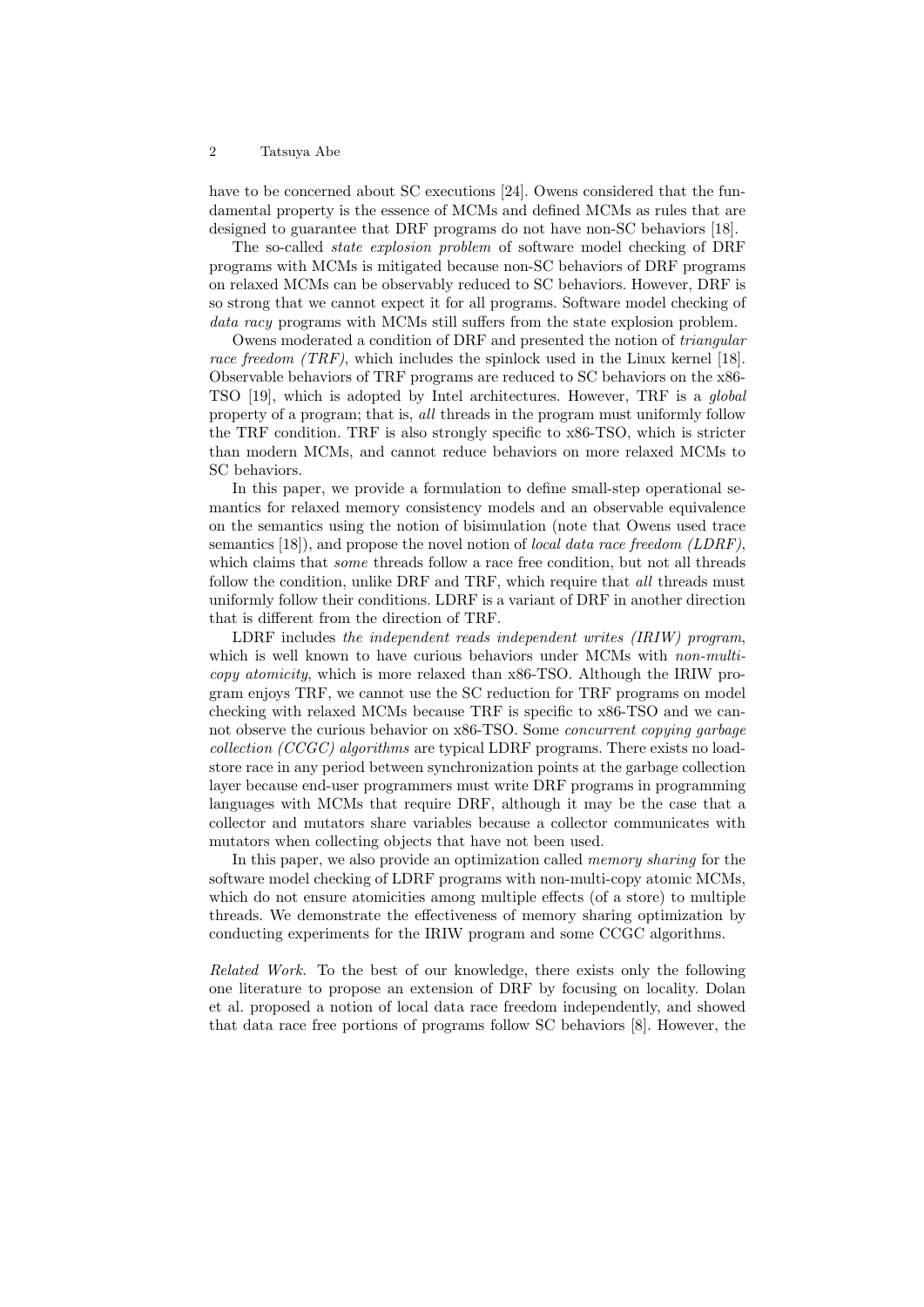MCMs in their paper are stricter than those in this paper. Actually, their LDRF do not provide any optimization on relaxed MCMs which allow load buffering and non-multi-copy atomicity.

There exists no relevant literature of an optimization specific to model checking with non-multi-copy atomic MCMs, although there exists a model checker such as Nidhugg [1] which supports the POWER MCM [11].

Owens used trace semantics and showed that x86-TSO behaviors of DRF programs can be reduced to SC behaviors [18]. In the present paper, we provide an alternative formalization of an observable equivalence using the notion of bisimulation, and show that behaviors of LDRF programs with non-multi-copy atomicity can be observably simulated by behaviors on a general machine with memory sharing optimization.

Ownership and separation are promising reasoning concepts regarding concurrency in program logic [17]. The author also proposed the notion of observation invariants in concurrent program logic [3]. However, this paper studies model checking, and provides no logic.

Outline. The remainder of this paper is organized as follows: In Section 2, we present a review of the observable equivalence of DRF programs. In Section 3, we introduce a general machine with non-multi-copy atomicity. In Section 4, we propose the notion of LDRF together with an optimization called memory sharing for software model checking with non-multi-copy atomic MCMs. In Section 5, we provide formal definitions that are introduced in Sections 2–4, and prove the validity of memory sharing under appropriate conditions. In Section 6, we explain how to implement memory sharing optimization in model checker VeriDAG that supports non-multi-copy atomic MCMs [2]. In Section 7, we present an assessment of the effectiveness of memory sharing using experiments. In Section 8, we conclude the paper by identifying future studies.

## 2 Observable Equivalence of Data Race Free Programs

In this section, we informally explain observable equivalence.

Saraswat et al. and Owens formally proved that non-SC behaviors of DRF and TRF programs, respectively, can be reduced to SC behaviors [24, 18]. This means that non-SC behaviors do not disappear but cannot be observed. Non-SC behaviors exist internally on computer architectures.

We can observe non-SC behavior for a data racy program:  $(x=1; y=1)$  ||  $($ r0=y; r1=x), where  $\parallel$  denotes parallel composition, x and y are shared variables, r0 and r1 are thread-local variables, and all variables are initialized to 0. All six SC executions satisfy  $r0 == 1 \rightarrow r1 == 1$  when all four instructions are complete. However, there exists a non-SC execution, x=1 (buffered); y=1 (buffered);  $y=1$  (visible);  $r0=y$ ;  $r1=x$ ;  $x=1$  (visible) for which  $r1=-1$  && r0==0 on modern computer architectures such that each thread might have one buffer that does not preserve the order of stores, as shown in Figure 1(b); Figure  $1(a)$  shows SC behavior on computer architecture without a buffer.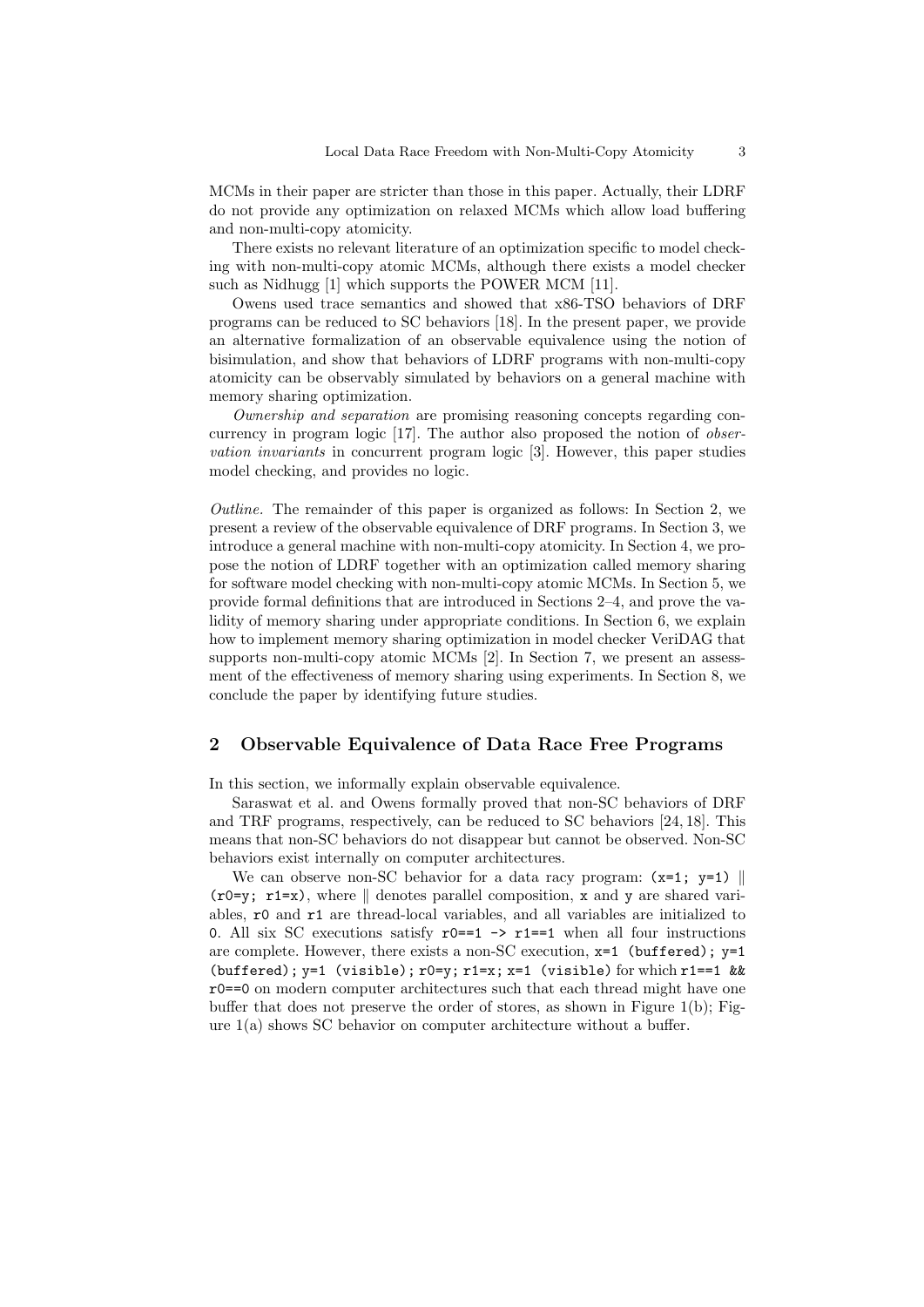

Fig. 1. Different behaviors without/with buffers

Consequently, we cannot ignore relaxed MCMs on modern computer architectures. However, this is not the case for DRF programs. We consider a DRF program  $(x=1; y=1) \parallel (r0=y'; r1=x')$ , where x' and y' are shared variables. Although the buffer can delay the effects of the two stores to the shared memory, that can be ignored because the first thread cannot recognize whether the effects of the stores are delayed or the stores are not invoked.

To be precise, we cannot *describe* an assertion that distinguishes which effects are delayed in the assertion language; that is, the expressive power of the assertion language is not strong. We can distinguish them by describing an assertion  $y=-1$   $\rightarrow$   $x=-1$  if the assertion language enables us to describe arbitrary states on computer architectures. However, it is reasonable to infer that the assertion language does not admit threads to read values of shared variables without loading the shared variables. The observable equivalence of a DRF program is defined as the non-existence of assertions that specify a non-SC behavior of the program, as formally defined in Section 5.3.

# 3 General Machine with Non-Multi-Copy Atomicity

In this section, we introduce a general machine, which assumes non-multi-copy atomicity [25].

There exist some computer architectures, such as ARMv7 [6] and POWER [11, 25], that do not always assume multi-copy atomicity, that is, distinct threads can observe distinct behaviors of threads. We consider the IRIW program  $(2^p)$ ;  $r1=x$  (r2=x; r3=y) ||x=1 ||y=1, where r2 and r3 are thread-local variables. The first and second threads read x and y, respectively, in program order. Therefore, the assertion  $(r0==1 \& r2==1) \rightarrow (r1==1 \mid r3==1)$  appears to hold when the program ends. However, non-multi-copy atomic MCMs allow distinct threads to observe distinct behaviors of threads. For example, the first observes  $y=1$  and is invoked before  $x=1$  is invoked, whereas the second observes  $x=1$  and is invoked before y=1 is invoked. This is natural for the computer architecture in Figure 2.

As described in this paper, we consider a general machine with non-multicopy atomicity. Each thread has its own memory. Each thread reads a shared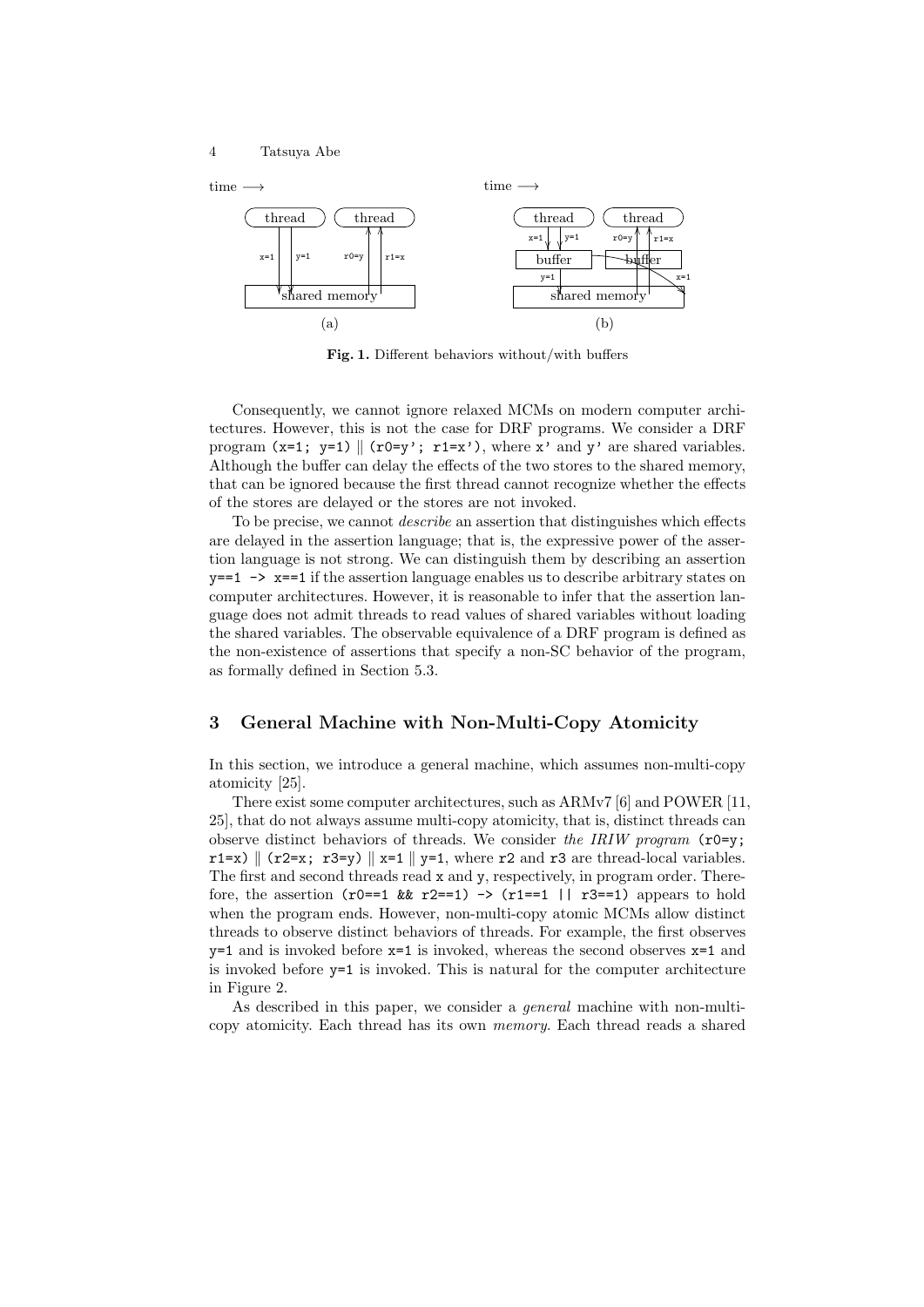

Fig. 2. A curious behavior on computer architectures with non-multi-copy atomicity



Fig. 3. General machine consisting of eight threads

variable from its own memory. A store to a memory is reflected to the other memories as shown in Figure 3.

Every pair of memories is connected directly so that stores are passed through other memories, and buffers are separated to manage reflects of shared variables to memories. A question that arises is why no buffer exists in the general machine. Buffers are unnecessary for representing non-multi-copy atomic MCMs because each memory at each thread works as a buffer. The operational semantics of the general machine is formally defined in Section 5.2.

## 4 Memory Sharing and Local Data Race Freedom

In this section, we propose the notion of LDRF and an optimization called memory sharing for software model checking with non-multi-copy atomic MCMs.

LDRF is based on a simple concept. To introduce LDRF, we first consider DRF. Figure 4(a) denotes the behavior of a DRF program  $x=1$  |  $y=1$  on computer architecture with buffers. The behavior is often regarded as being reduced to the behavior of computer architecture without a buffer, as shown in Figure 4(b). However, this can be also regarded such that two buffers are merged and integrated into the shared memory. We consider other threads that load x and y ((to  $r0$  and  $r1$ , respectively). The loading of x and y from memories, as shown in Figure  $4(c)$ , can be regarded as that from one shared memory, as shown in Figure 4(d), by identifying buffers with memories.

This concept is the origin of the optimization of the general machine for which each thread has its own memory. If some threads enjoy load-store race freedom,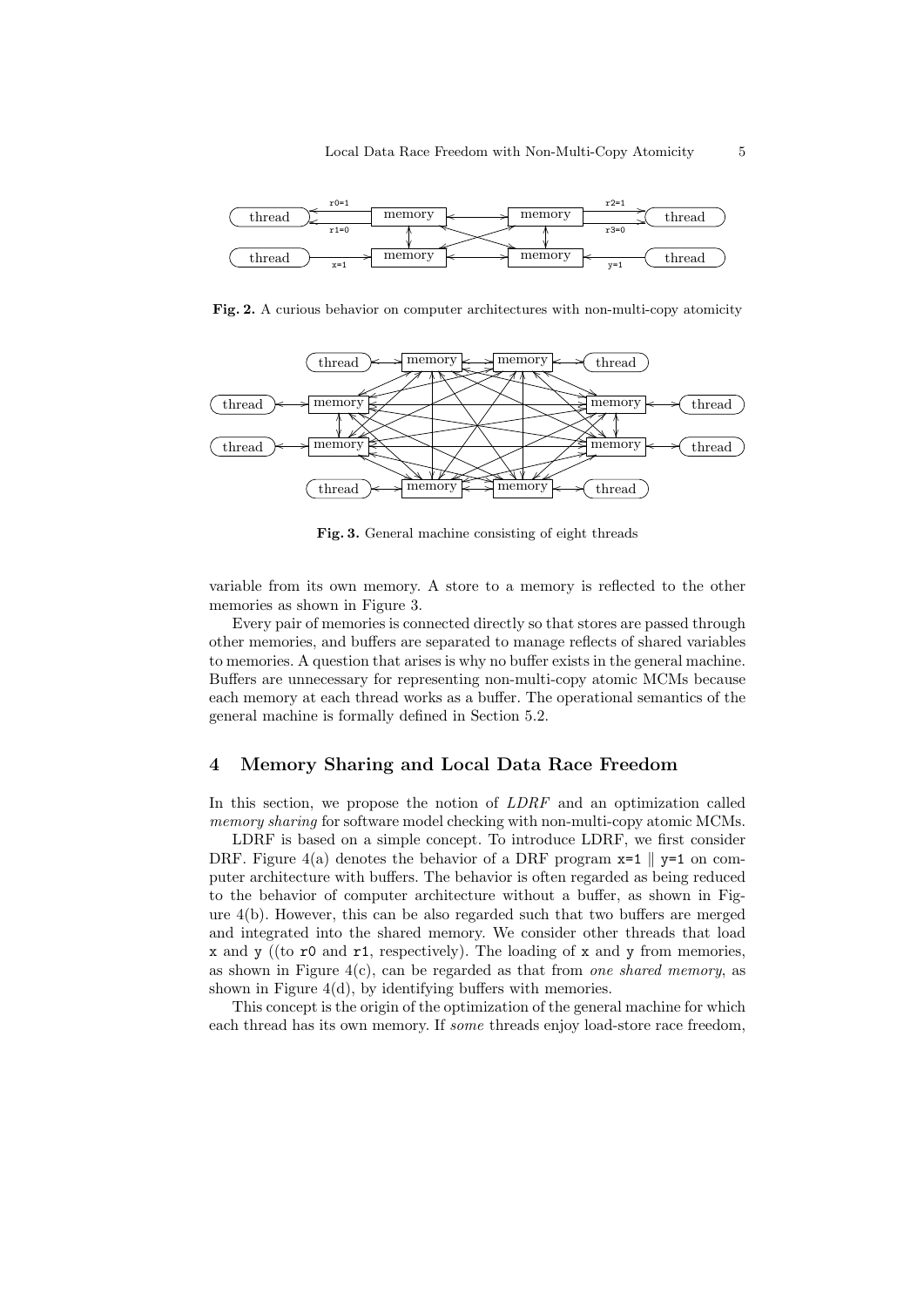

Fig. 4. Behaviors of a DRF program on various architectures



Fig. 5. Machine with memory sharing optimization

then the threads can share their memories. Additionally, even if the threads do not enjoy load-load race freedom in a period between synchronization points, if there exists no store in the period on the other threads, then the threads can share their memories. We call that local data race freedom (LDRF). This notion is formally defined in Section 5.

The behavior on the architecture shown in Figure 2 can be observably simulated by behaviors on the machine shown in Figure 5, which consists of four buffers, two memories, and one shared memory. The stores between writer threads on the general machine are ignored on the machine shown in Figure 5. It must be the case that the curious behavior of the IRIW program can be observed, as shown in Figure 6.

It may be considered slightly discouraging that memory sharing optimization cannot reduce behaviors on non-multi-copy atomic MCMs to SC behaviors; that is, memory sharing optimization does not improve model checking with non-multi-copy atomicity to a great degree, whereas SC reduction drastically addresses the state explosion problem; the sequential execution of multiple threads can simulate all parallel executions of multiple threads. However, LDRF includes



Fig. 6. Reduced behavior for memory sharing optimization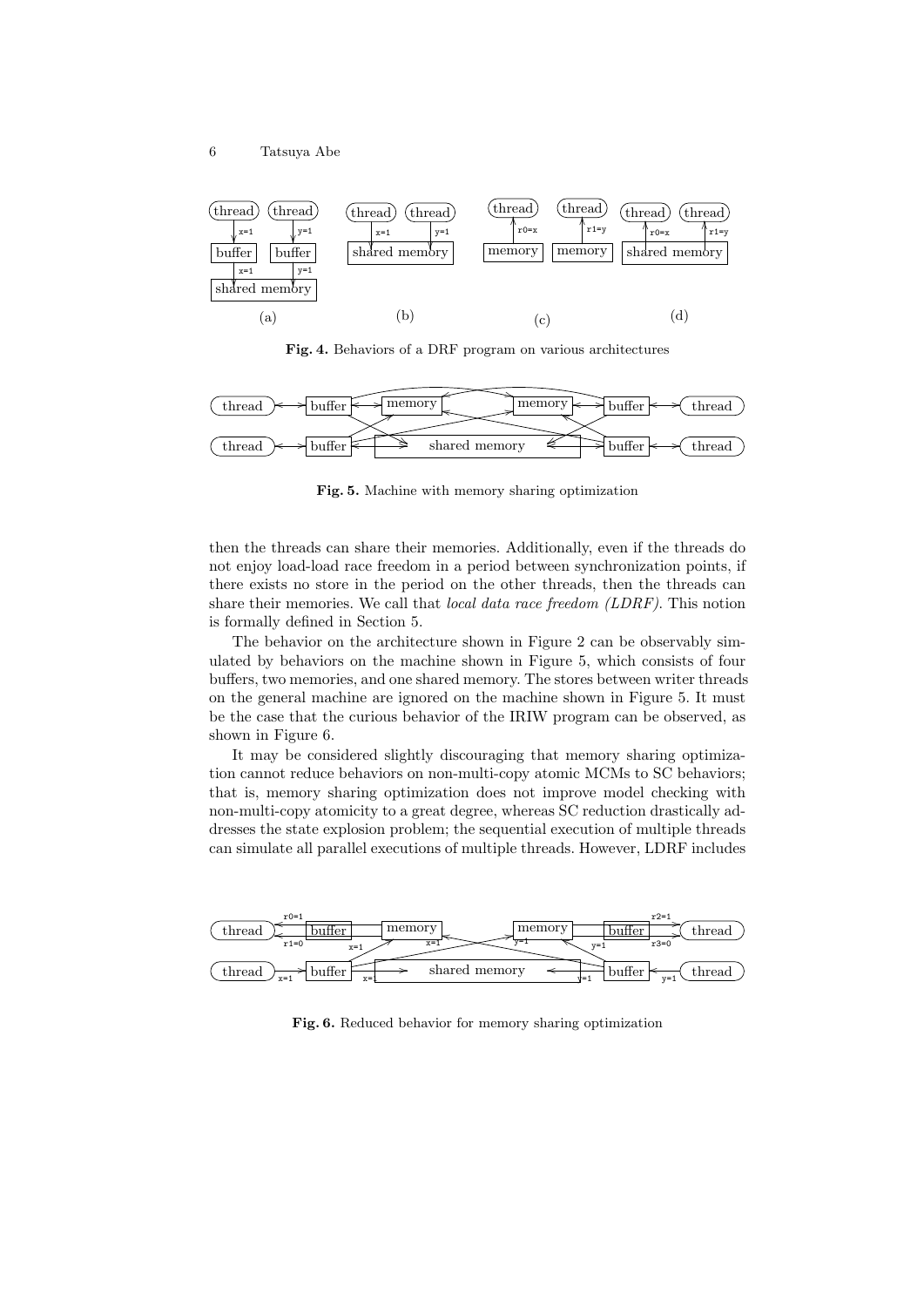IRIW programs, and memory sharing optimization mitigates the state explosion problem of model checking for LDRF programs. We demonstrate that memory sharing optimization is effective through experiments in Section 7.

## 5 Formal Theory

In this section, we present formal definitions of the notions that were introduced informally in Sections 2–4, and prove that memory sharing is valid under appropriate conditions.

#### 5.1 Concurrent Programs

The sets of instructions  $C^i$  and sequential programs  $S^i$  on thread i are defined as

$$
C^i ::= \text{Nop}^i | r = \text{MV}^i e | r = \text{LD}^i x | x = \text{ST}^i e | r = \text{CAS}^i x e e
$$
  

$$
S^i ::= C^i | S^i; C^i,
$$

where  $r$  denotes thread-local variables,  $x$  denotes shared variables,  $e$  denotes  $thread-local$  expressions (e.g., thread-local variables, constant value  $v$ , and arithmetic operations), and superscript  $i$  represents an identifier of the thread on which the associated statement is executed. In the remainder of this paper, this superscript is omitted when it is readily apparent from the context. The Nop statement represents an ordinary no-effect statement. We distinguish threadlocal assignment statements from assignment statements to shared memory. MV denotes ordinary variable substitution. LD and ST denote read and write operations, respectively, for shared variables. CAS denotes compare-and-swap in a standard manner.

We adopt compare-and-swap as a primitive to ensure atomicity, whereas Owens adopted locking [18]. We adopted this approach because fine-grained synchronization, such as compare-and-swap, is preferred to coarse-grained synchronization, such as locking, on modern many-core computer architectures.

In this section, memory allocation, jump, function call, and thread creation instructions are omitted, for simplicity. Actually, the model checker VeriDAG introduced in Section 6 and used at the experiments in Section 7 supports them by introducing the notions of the so-called addresses, labels, and basic blocks.

A concurrent program with  $N$  threads is defined as

$$
P, Q ::= S^0 \parallel S^1 \parallel \cdots \parallel S^{N-1},
$$

where  $\parallel$  denotes a parallel composition of threads in a standard manner.

We assume that the number of threads is fixed during program execution.

To represent shared buffers and memories, we introduce the notion of partitions of a set of threads. We assume a partition  $\{I_{(m)} \mid 0 \leq m \lt M\}$  of  $\{0, \ldots, N-1\}$ ; that is, there exists M such that  $0 \leq M \leq N$ ,  $I_{(m)} \cap I_{(n)} = \emptyset$ for any  $0 \le m \ne n < M$ , and  $\bigcup \{ I_{(m)} \mid 0 \le m < M \} = \{0, \ldots, N - 1\}.$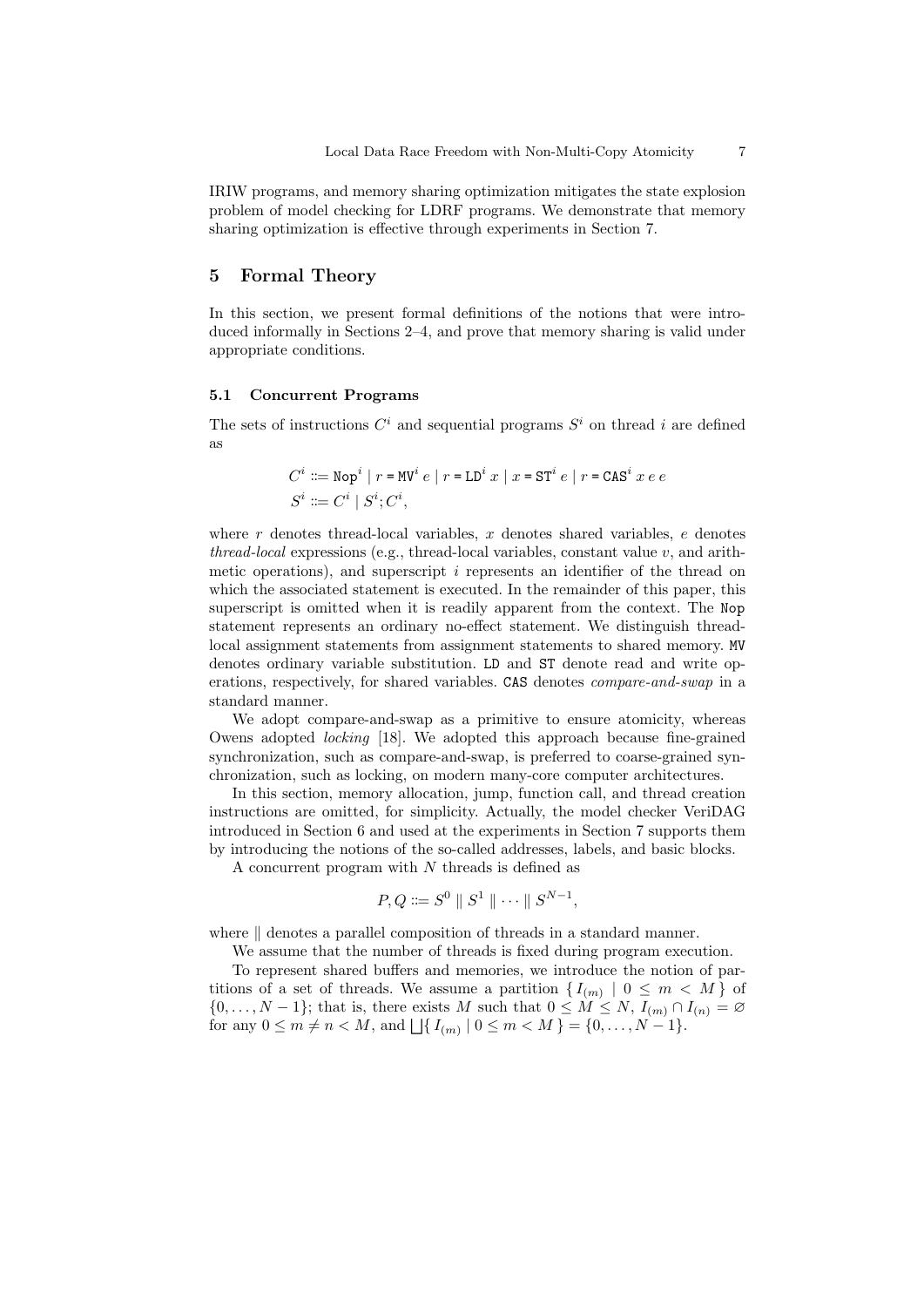| $\langle r = MV^i e, \langle \varsigma, \sigma, \Sigma \rangle \rangle \stackrel{c}{\rightarrow} \langle \text{Nop}^i, \langle \varsigma   r := \langle  e  \rangle_{\varsigma}  , \sigma, \Sigma \rangle \rangle$                                                                                                                                                  |  |  |  |  |  |  |  |  |  |
|---------------------------------------------------------------------------------------------------------------------------------------------------------------------------------------------------------------------------------------------------------------------------------------------------------------------------------------------------------------------|--|--|--|--|--|--|--|--|--|
| $i \in I$                                                                                                                                                                                                                                                                                                                                                           |  |  |  |  |  |  |  |  |  |
| $\langle r = L\mathsf{D}^i x, \langle \varsigma, \sigma, \Sigma \rangle \rangle \stackrel{\mathsf{c}}{\rightarrow} \langle \mathsf{Nop}^i, \langle \varsigma [r := \sigma^I[\Sigma^{i,I}](x)], \sigma, \Sigma \rangle \rangle$                                                                                                                                      |  |  |  |  |  |  |  |  |  |
| $i \in I$                                                                                                                                                                                                                                                                                                                                                           |  |  |  |  |  |  |  |  |  |
| $\langle x = ST^i e, \langle \varsigma, \sigma, \Sigma \rangle \rangle \stackrel{c}{\rightarrow} \langle \text{Nop}^i, \langle \varsigma, \sigma, \Sigma   \{ \Sigma^{i,I}.\text{enqueue}(x,\langle e \rangle_{\varsigma})   I \}   \rangle \rangle$                                                                                                                |  |  |  |  |  |  |  |  |  |
| $\sigma^I[\Sigma^{i,I}](x) = \langle e_0 \rangle_{\varsigma}$<br>$i \in I$                                                                                                                                                                                                                                                                                          |  |  |  |  |  |  |  |  |  |
| $\langle r = \text{CAS}^i x e_0 e_1, \langle \varsigma, \sigma, \Sigma \rangle \rangle \stackrel{c}{\rightarrow}$                                                                                                                                                                                                                                                   |  |  |  |  |  |  |  |  |  |
| $\langle \text{Nop}^i, \langle \varsigma   r := 1], \sigma \big[ \{ \sigma^I   x := \langle e_1   \rangle,   I \} \big], \Sigma \big[ \{ \Sigma^{i,I}.empty(x)   I \} \big] \rangle \rangle$                                                                                                                                                                        |  |  |  |  |  |  |  |  |  |
| $i \in I$ $\sigma^I[\Sigma^{i,I}](x) \neq \langle e_0 \rangle_{\varsigma}$                                                                                                                                                                                                                                                                                          |  |  |  |  |  |  |  |  |  |
| $\langle r = \text{CAS}^i x e_0 e_1, \langle \varsigma, \sigma, \Sigma \rangle \rangle \stackrel{c}{\rightarrow} \langle \text{Nop}^i, \langle \varsigma   r := 0  , \sigma, \Sigma \rangle \rangle$                                                                                                                                                                |  |  |  |  |  |  |  |  |  |
| $\langle P, \langle \varsigma, \sigma, \Sigma \rangle \rangle \stackrel{c}{\rightarrow} \langle P', \langle \varsigma', \sigma', \Sigma' \rangle \rangle$<br>$\langle P, \langle \varsigma, \sigma, \Sigma \rangle \rangle \stackrel{\varsigma}{\rightarrow} \langle \text{Nop}, \langle \varsigma', \sigma', \Sigma' \rangle \rangle$                              |  |  |  |  |  |  |  |  |  |
| $\langle P; Q, \langle \varsigma, \sigma, \Sigma \rangle \rangle \stackrel{c}{\rightarrow} \langle P'; Q, \langle \varsigma', \sigma', \Sigma' \rangle \rangle$<br>$\langle P; Q, \langle \varsigma, \sigma, \Sigma \rangle \rangle \stackrel{c}{\rightarrow} \langle Q, \langle \varsigma', \sigma', \Sigma' \rangle \rangle$                                      |  |  |  |  |  |  |  |  |  |
| $\langle P, \langle \varsigma, \sigma, \Sigma \rangle \rangle \stackrel{\sim}{\rightarrow} \langle P', \langle \varsigma', \sigma', \Sigma' \rangle \rangle$<br>$\langle Q, \langle \varsigma, \sigma, \Sigma \rangle \rangle \rightarrow \langle Q', \langle \varsigma', \sigma', \Sigma' \rangle \rangle$                                                         |  |  |  |  |  |  |  |  |  |
| $\langle P \parallel Q, \langle \varsigma, \sigma, \Sigma \rangle \rangle \stackrel{c}{\rightarrow} \langle P' \parallel Q, \langle \varsigma', \sigma', \Sigma' \rangle \rangle$ $\langle P \parallel Q, \langle \varsigma, \sigma, \Sigma \rangle \rangle \stackrel{c}{\rightarrow} \langle P \parallel Q', \langle \varsigma', \sigma', \Sigma' \rangle \rangle$ |  |  |  |  |  |  |  |  |  |
| $\langle P, \langle \varsigma, \sigma, \Sigma \rangle \rangle \stackrel{e}{\rightarrow} \langle P, \langle \varsigma, \sigma   \sigma^I   x := v \rangle  , \Sigma   \Sigma^{i, I}.$ dequeue $(x, v) \rangle$                                                                                                                                                       |  |  |  |  |  |  |  |  |  |

Fig. 7. Operational semantics

We define a state. Register  $\varsigma$  takes a thread-local variable r and returns value v. Shared memory  $\sigma$  takes a segment I of the partition and shared variable x, and returns value v. Buffer  $\Sigma$  takes a pair of thread identifier and a segment  $\langle i, I \rangle$ , and returns a queue set, where one queue is defined for each shared variable. Four methods method are defined for a queue set qs. One method  $q_s$  enqueue $(x, v)$ enqueues v at x in qs. Another method qs.dequeue $(x, v)$  dequeues a value at x in qs, and returns that the value is v. Another method  $q_s$  empty $(x)$  determines that the queue at x in qs is empty. The other method  $qs.latest(x)$  returns the latest value at x in qs without dequeuing any element.

## 5.2 Operational Semantics

For brevity, we write  $\sigma^I$  and  $\Sigma^{i,I}$  as  $\sigma(I)$  and  $\Sigma(\langle i,I \rangle)$ , respectively. We use an update operation of function  $f$  in a standard manner as follows:

$$
f[a := b](c) = \begin{cases} b & \text{if } a = c \\ f(c) & \text{otherwise.} \end{cases}
$$

We also write  $\sigma[\sigma^I[x := v]]$  as  $\sigma[I := \sigma^I[x := v]]$  because it is readily apparent that the update is about *I*. Similarly, for brevity, we express  $\Sigma[\Sigma^{i,I}.method]$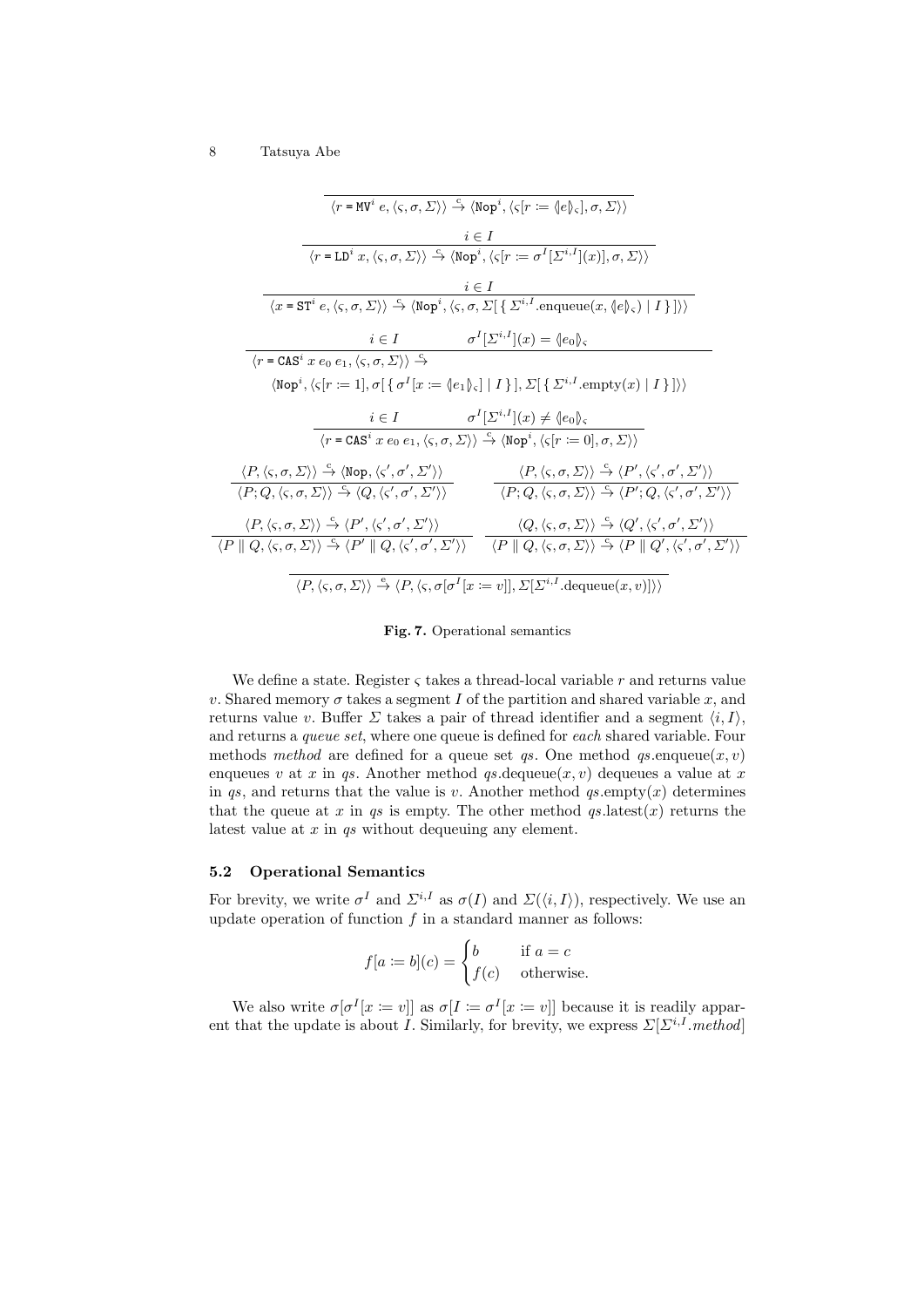as  $\Sigma[\langle i,I \rangle] \coloneqq \Sigma^{i,I}$ . *method*. We respectively write  $\sigma[\{\sigma^I[x := v] \mid I\}]$  and  $\Sigma[\{\Sigma^{i,I}.method \mid I\}]$  as  $\sigma[\sigma^{I_{(0)}}[x = v]] \cdots [\sigma^{I_{(M-1)}}[x = v]]$  and  $\Sigma[\Sigma^{i,I_{(0)}}.method]$  $\cdots[\varSigma^{i,I_{(M-1)}}.method].$ 

Furthermore, we introduce an update of shared memory by a shared buffer as

$$
\sigma^{I}[\Sigma^{i,I}](x) = \begin{cases} \Sigma^{i,I}.\text{latest}(x) & \text{if the queue at } x \text{ is not empty} \\ \sigma^{I}(x) & \text{otherwise.} \end{cases}
$$

A state is defined as a triple:  $\langle \zeta, \sigma, \Sigma \rangle$ . A configuration is defined as  $\langle P, \langle \zeta, \sigma, \Sigma \rangle \rangle$ . A small-step operational semantics is defined as shown in Figure 7. Transition  $\frac{c}{r}$ indicates that an instruction is invoked and that a state is updated. Specifically,  $r = \text{MV}^i$  e evaluates e at  $\varsigma$  and updates  $\varsigma$ , where  $\langle e \rangle_{\varsigma}$  represents the valuation of expression e as

$$
\langle v \rangle_{\varsigma} = v \qquad \langle r \rangle_{\varsigma} = \varsigma(r) \qquad \langle e_0 + e_1 \rangle_{\varsigma} = \langle e_0 \rangle_{\varsigma} + \langle e_1 \rangle_{\varsigma} \qquad \dots \; .
$$

Instruction  $r = LD^i x$  evaluates x on  $\Sigma^{i,I}$  if  $\Sigma^{i,I}(x)$  is defined, and on  $\sigma^I$ otherwise, where  $i \in I$ , and updates  $\varsigma$ . Instruction  $x = \mathsf{ST}^i e$  evaluates  $e$  on  $\varsigma$  and updates not  $\sigma^I$  but  $\Sigma^{i,I}$  for any I. The effect of the store operation is buffered in  $\Sigma^{i,I}$  for any I. Instruction  $r = \text{CAS}^i x e_0 e_1$  atomically loads x, compares the evaluation of  $e_0$ , stores the evaluation of  $e_1$  at x, and returns 1 to r if the values of x and  $e_0$  are equal; it returns 0 otherwise. Sequential and parallel compositions follow standard methods. In this paper, parallel composition is defined as a noncommutative and non-associative operator because the indices of segments are sensitive to operational semantics.

Whereas a transition  $\stackrel{c}{\rightarrow}$  invokes and consumes one instruction, a transition  $\stackrel{e}{\rightarrow}$ , which represents an effect that is reflected from a buffer to shared memory, does not invoke or consume any instructions.

Let  $\mathcal R$  be a relation. Relation  $\mathcal R^+$  represents transitive closure  $\mathcal R$ . Relation  $\mathcal{R}^*$  represents reflexive and transitive closure  $\mathcal{R}$ .

#### 5.3 Assertion Language

The assertion language is defined as

$$
\varphi ::= e = e \mid e \leq e \mid \neg \varphi \mid \varphi \supset \varphi \mid \forall r.\,\varphi \; .
$$

Relation  $\varsigma \models \varphi$  is defined in a standard manner as

$$
\begin{aligned}\n\varsigma \vDash e_0 &= e_1 \Longleftrightarrow \langle e_0 \rangle_{\varsigma} = \langle e_1 \rangle_{\varsigma} & \varsigma \vDash e_0 \le e_1 \Longleftrightarrow \langle e_0 \rangle_{\varsigma} \le \langle e_1 \rangle_{\varsigma} \\
\varsigma \vDash \neg \varphi \Longleftrightarrow \varsigma \nvDash \varphi & \varsigma \vDash \varphi \supset \varphi' \Longleftrightarrow \varsigma \vDash \varphi \text{ implies } \varsigma \vDash \varphi' \\
\varsigma \vDash \forall r. \varphi(r) \Longleftrightarrow \varsigma \vDash \varphi(v) \text{ for any } v\n\end{aligned}
$$

Relation  $\langle P, \langle \varsigma, \sigma, \Sigma \rangle \rangle \models \varphi$ , which indicates that the configuration satisfies the assertion, is defined as  $\varsigma \models \varphi$ . The assertion language has no shared variable. The satisfiability is defined by registers only. Consequently, the assertion language requires the loading of a shared variable to identify the value of the shared variable.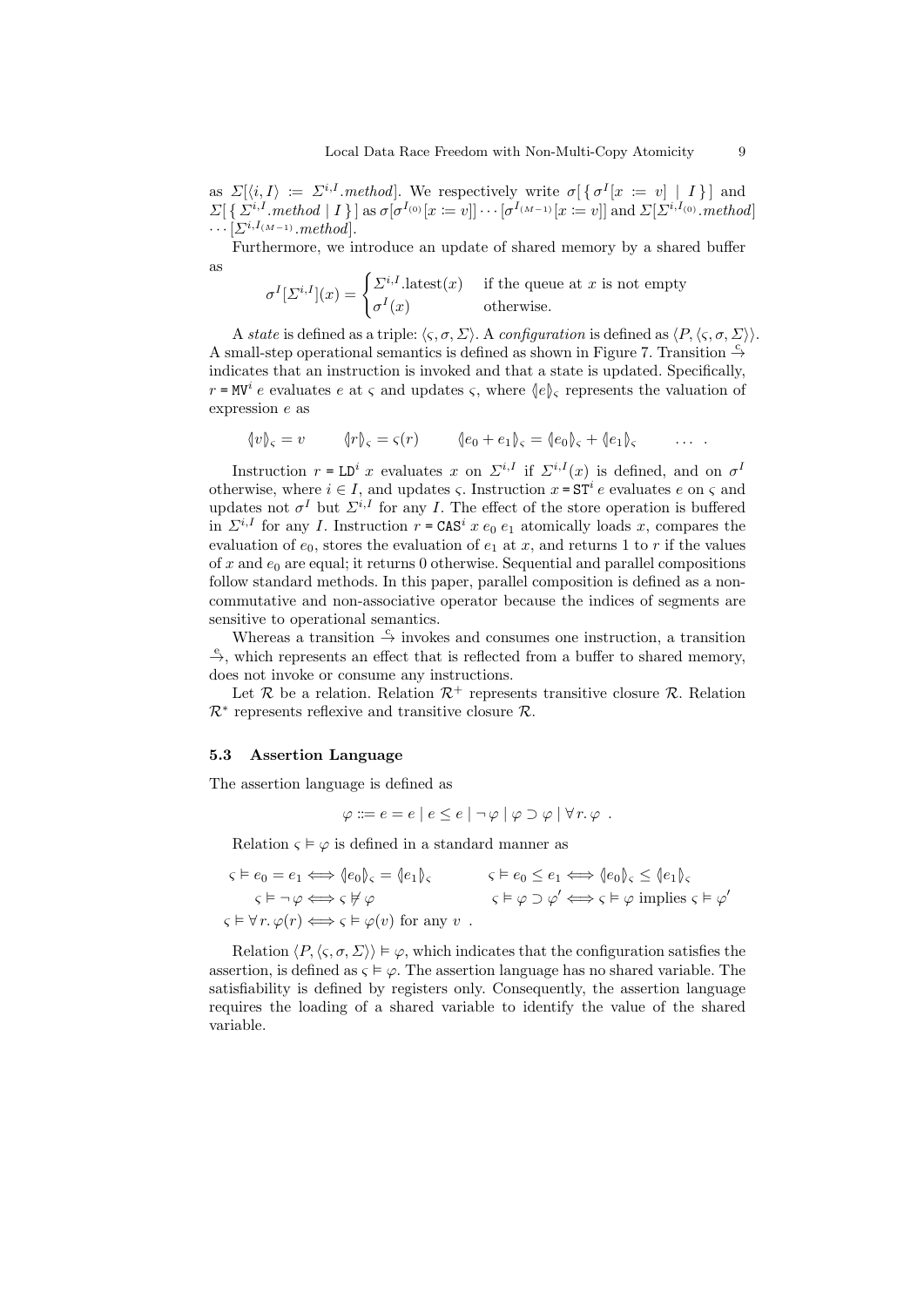#### 5.4 Local Data Race Freedom and Observable Equivalence

A set of sequential programs  $\{S_0, \ldots, S_{n-1}\}\$ is called *load-store race free* if  $R(S_k) \cap W(S_l) = \emptyset$  for any  $0 \leq k \neq l < n$ , where

$$
R(S) = \bigcup \{ R(C) \mid C \in S \} \qquad R(C) = \begin{cases} \{x\} & \text{if } C \text{ is } r = \text{LD } x \text{ or } r = \text{CAS } x \neq 0, \\ \varnothing & \text{otherwise.} \end{cases}
$$

$$
W(S) = \bigcup \{ W(C) \mid C \in S \} \quad W(C) = \begin{cases} \{x\} & \text{if } C \text{ is } x \in \text{ST } e \text{ or } r = \text{CAS } x \, e_0 \, e_1 \\ \varnothing & \text{otherwise.} \end{cases}
$$

A concurrent program  $P \equiv S^0 \parallel \cdots \parallel S^{N-1}$  is called *LDRF with respect to* partition  $\{I_{(m)} | 0 \leq m < M\}$  of  $\{0, \ldots, N-1\}$  if for any segment  $I_{(m)}$ 

- $\{ S^i \mid i \in I_{(m)} \}$  is load-store race free, and
- − for any x and  $i \neq j \in I_{(m)}$ , if  $x \in R(S<sup>i</sup>) \cap R(S<sup>j</sup>)$  then  $x \notin W(S<sup>k</sup>)$  for any  $0 \leq k < N$ .

By definition, every DRF program that consists of  $N$  threads is LDRF with respect to discrete partition  $\{m\}$  | 0  $\leq m < N$  }, although memory sharing optimization based on the discrete partition never improves model checking with non-multi-copy atomicity.

Let  $\{I_{j,(m)} | 0 \leq m < M_j \}$  be a partition of  $\{0, \ldots, N-1\}$  for any  $j = 0, 1$ . We define an expansion relation as  $\langle P_0,\langle \varsigma,\sigma_0,\Sigma_0\rangle\rangle \gtrsim \langle P_1,\langle \varsigma,\sigma_1,\Sigma_1\rangle\rangle$  if

- for any  $j = 0, 1$ 
	- $P_j \equiv S^0 \parallel \cdots \parallel S^{N-1},$
	- $\langle \varsigma, \sigma_j, \Sigma_j \rangle$  is defined on  $\{ I_{j,(m)} \mid 0 \leq m < M_j \}$ , and
	- $P_j$  is LDRF with respect to partition  $\{I_{j,(m)} | 0 \leq m < M_j\}$ ,
- $\{ I_{0,(m)} | 0 \leq m < M_0 \}$  is a refinement of  $\{ I_{1,(m)} | 0 \leq m < M_1 \}$ , that is, for any  $0 \leq m_0 < M_0$ , there exists  $0 \leq m_1 < M_1$  such that  $I_{0,(m_0)} \subseteq I_{1,(m_1)}$ , and
- for any x and  $0 \leq i \leq N$ ,
	- if  $x \in R(S^i)$ , then  $\sigma_0^{I_0}[\Sigma_0^{i,I_0}](x) = \sigma_1^{I_1}[\Sigma_1^{i,I_1}](x)$ ,
	- if  $\langle P_0, \langle \varsigma, \sigma_0, \Sigma_0 \rangle \rangle \stackrel{e}{\rightarrow}^+ \langle P_0, \langle \varsigma, \sigma_0', \Sigma_0' \rangle \rangle$ , then there exist  $\sigma_1$ ' and  $\Sigma_1$ ' such that  $\langle P_1,\langle \varsigma,\sigma_1,\Sigma_1\rangle\rangle \stackrel{e}{\rightarrow}^* \langle P_1,\langle \varsigma,\sigma_1',\Sigma_1'\rangle\rangle$  and  ${\sigma_0'}^{I_0}[\Sigma_0^{\prime^{i,I_0}}](x) =$  ${\sigma_1'}^{I_1} [\Sigma_1^{\prime i,I_1}](x)$ , and
	- if  $\langle P_1,\langle \varsigma,\sigma_1,\Sigma_1 \rangle \rangle \stackrel{e}{\rightarrow}^+ \langle P_1,\langle \varsigma,\sigma_1',\Sigma_1' \rangle \rangle$ , then there exist  $\sigma_0'$  and  $\Sigma_0'$ such that  $\langle P_0,\langle \varsigma,\sigma_0,\Sigma_0\rangle\rangle \stackrel{e}{\rightarrow} \langle P_0,\langle \varsigma,\sigma_0',\Sigma_0'\rangle\rangle$  and  ${\sigma_0'}^{I_0}[\Sigma_0^{\prime i,I_0}](x) =$  ${\sigma_1'}^{I_1} [\Sigma_1'{}^{i,I_1}](x),$

where  $I_0$  and  $I_1$  denote the unique segments such that  $i \in I_0$  and  $i \in I_1$ , respectively.

It is noteworthy that the third condition is satisfied by executing programs with initstate  $\equiv \langle \{ \rightarrow 0 \}, \{ \rightarrow \rightarrow \} \rangle, \{ \rightarrow \emptyset \} \rangle$  because no effect can be reflected from the state.

**Proposition 1.** If  $cfg_0 \succsim cfg_1$ , then for any  $\varphi$ ,  $cfg_0 \models \varphi$  coincides with  $cfg_1 \models \varphi$ .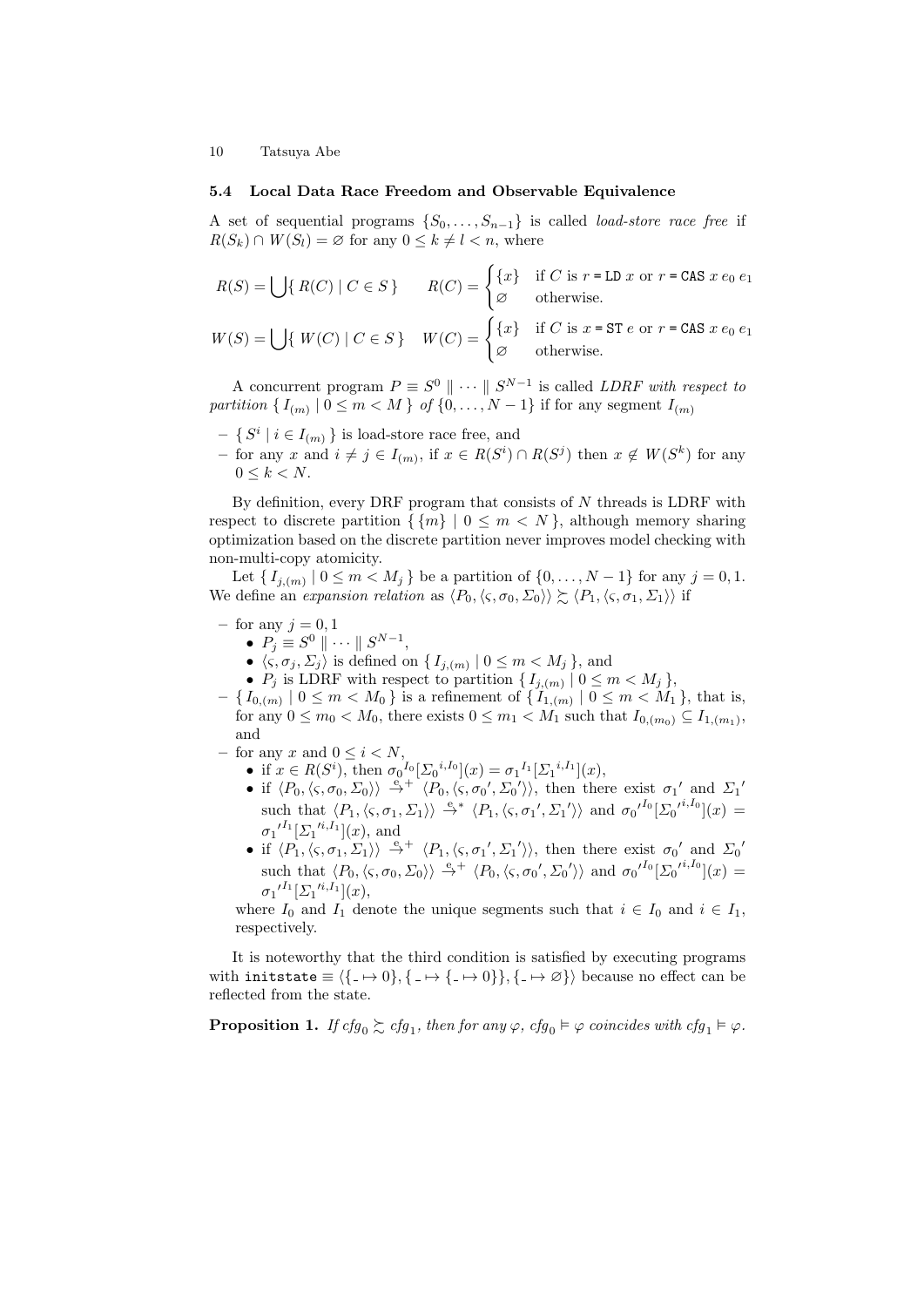Expansion relation  $\succsim$  is a contextual relation, which is shown as follows:

**Proposition 2.** If  $\langle P_0,\langle \varsigma, \sigma_0 | \mathcal{I}_0, \Sigma_0 | (\mathcal{I}_0 \times \mathcal{I}_0) \rangle \rangle \succsim \langle P_1,\langle \varsigma, \sigma_1 | \mathcal{I}_1, \Sigma_1 | (\mathcal{I}_1 \times \mathcal{I}_1) \rangle \rangle$ holds, then  $\langle P_0 \parallel S^{N-1}, \langle \varsigma, \sigma_0, \Sigma_0 \rangle \rangle \succsim \langle P_1 \parallel S^{N-1}, \langle \varsigma, \sigma_1, \Sigma_1 \rangle \rangle$  holds where

 $\mathcal{I}_j = \{I_{j,(m)} \mid 0 \leq m < M_j \}$  is a partition of  $\{0,\ldots,N-2\}$  for any  $j=0,1,$  $- \mathcal{I} = \{N-1\},\$ 

- $\sigma_0 \upharpoonright \mathcal{I} = \sigma_1 \upharpoonright \mathcal{I},$
- $-\Sigma_0 \upharpoonright (\mathcal{I} \times \mathcal{I}) = \Sigma_1 \upharpoonright (\mathcal{I} \times \mathcal{I}),$  and
- $\Sigma_0 \restriction (\mathcal{I}_0 \times \mathcal{I}), \Sigma_0 \restriction (\mathcal{I} \times \mathcal{I}_0), \Sigma_1 \restriction (\mathcal{I}_1 \times \mathcal{I}), \text{ and } \Sigma_1 \restriction (\mathcal{I} \times \mathcal{I}_1) \text{ are empty.}$

We define a property by which a relation is preserved by transitions on operational semantics. We designate  $\mathcal R$  as a *bisimulation* if  $cfg_0 \mathcal R$   $cfg_1$  implies

- if  $cfg_0 \stackrel{c}{\rightarrow} cfg_0'$ , then  $cfg_1'$  exists such that  $cfg_1 \stackrel{c}{\rightarrow} cfg_1'$  and  $cfg_0' \mathcal{R} cfg_1'$ ,
- if  $cfg_1 \stackrel{c}{\rightarrow} cfg_1'$ , then  $cfg_0'$  exists such that  $cfg_0 \stackrel{c}{\rightarrow} cfg_0'$  and  $cfg_0' \mathcal{R} cfg_1'$ ,
- if  $cfg_0 \stackrel{e}{\rightarrow} cfg_0$ , then  $cfg_1'$  exists such that  $cfg_1 \stackrel{e}{\rightarrow} cfg_1'$  and  $cfg_0' \stackrel{\sim}{\sim} cfg_1'$ , and

− if  $cfg_1 \stackrel{e}{\rightarrow} cfg_1'$ , then  $cfg_0'$  exists such that  $cfg_0 \stackrel{e}{\rightarrow} cfg_0'$  and  $cfg_0' \mathcal{R} cfg_1'$ .

LDRF is necessary to define  $\gtrsim$  as a bisimulation. For example,  $\langle x = ST^0 1 |$  $r = \text{LD}^1 x \parallel r' = \text{LD}^2 x, \langle \{- \mapsto 0\}, \sigma_0, \Sigma_0 \rangle \rangle \not\subset \langle x = \text{ST}^0 1 \parallel r = \text{LD}^1 x \parallel r' = \text{LD}^2 x, \langle \{- \mapsto \} \rangle$  $0\}, \sigma_1, \Sigma_1 \rangle$ , where

$$
\sigma_0 = \{ \{0\} \mapsto \{-\mapsto 0\}, \{1\} \mapsto \{-\mapsto 0\}, \{2\} \mapsto \{-\mapsto 0\} \}
$$
  
\n
$$
\Sigma_0 = \{ \langle 0, \{0\} \rangle \mapsto \varnothing, \langle 0, \{1\} \rangle \mapsto \varnothing, \langle 0, \{2\} \rangle \mapsto \varnothing, \langle 1, \{0\} \rangle \mapsto \varnothing, \langle 1, \{1\} \rangle \mapsto \varnothing,
$$
  
\n
$$
\langle 1, \{2\} \rangle \mapsto \varnothing, \langle 2, \{0\} \rangle \mapsto \varnothing, \langle 2, \{1\} \rangle \mapsto \varnothing, \langle 2, \{2\} \rangle \mapsto \varnothing \}
$$
  
\n
$$
\sigma_1 = \{ \{0\} \mapsto \{-\mapsto 0\}, \{1, 2\} \mapsto \{-\mapsto 0\} \}
$$
  
\n
$$
\Sigma_1 = \{ \langle 0, \{0\} \rangle \mapsto \varnothing, \langle 0, \{1, 2\} \rangle \mapsto \varnothing, \langle 1, \{0\} \rangle \mapsto \varnothing, \langle 1, \{1, 2\} \rangle \mapsto \varnothing,
$$
  
\n
$$
\langle 2, \{0\} \rangle \mapsto \varnothing, \langle 2, \{1, 2\} \rangle \mapsto \varnothing \}
$$

because  $\langle r = \text{LD}^1 x \parallel r' = \text{LD}^2 x, \langle \{- \mapsto 0\}, \sigma'_0, \Sigma'_0 \rangle \rangle \not\subset \langle r = \text{LD}^1 x \parallel r' = \text{LD}^2 x, \langle \{- \mapsto \} \rangle$  $0\}, \sigma'_1, \Sigma_1 \rangle$ , where

$$
\begin{aligned} &\sigma'_0 = \{\ \{0\} \mapsto \{x \mapsto 1, \_\rightarrow 0\}, \{1\} \mapsto \{x \mapsto 1, \_\rightarrow 0\}, \{2\} \mapsto \{- \mapsto 0\} \} \\ &\Sigma'_0 = \{\langle 0, \{0\} \rangle \mapsto \varnothing, \langle 0, \{1\} \rangle \mapsto \varnothing, \langle 0, \{2\} \rangle \mapsto x = 1, \langle 1, \{0\} \rangle \mapsto \varnothing, \langle 1, \{1\} \rangle \mapsto \varnothing, \\ &\langle 1, \{2\} \rangle \mapsto \varnothing, \langle 2, \{0\} \rangle \mapsto \varnothing, \langle 2, \{1\} \rangle \mapsto \varnothing, \langle 2, \{2\} \rangle \mapsto \varnothing \} \\ &\sigma'_1 = \{\ \{0\} \mapsto \{x \mapsto 1, \_\rightarrow 0\}, \{1,2\} \mapsto \{x \mapsto 1, \_\rightarrow 0\} \} \end{aligned}
$$

after  $x = ST^0 1$  is invoked.

**Lemma 3.** Expansion relation  $\sum$  is a bisimulation.

Proof. Each shared variable has its own queue. Therefore, any pair of e-transitions related to distinct shared variables can be reordered.

Let  $\langle P_0, \langle \varsigma_0, \sigma_0, \Sigma_0 \rangle \rangle \succsim \langle P_1, \langle \varsigma_1, \sigma_1, \Sigma_1 \rangle \rangle$ . Assume that  $S^j$  belongs to a common segment with  $S^i$  on  $\langle P_1,\langle \varsigma_1,\sigma_1,\Sigma_1\rangle\rangle$ . If  $R(S^i)\cap R(S^j)=\emptyset$  holds, then the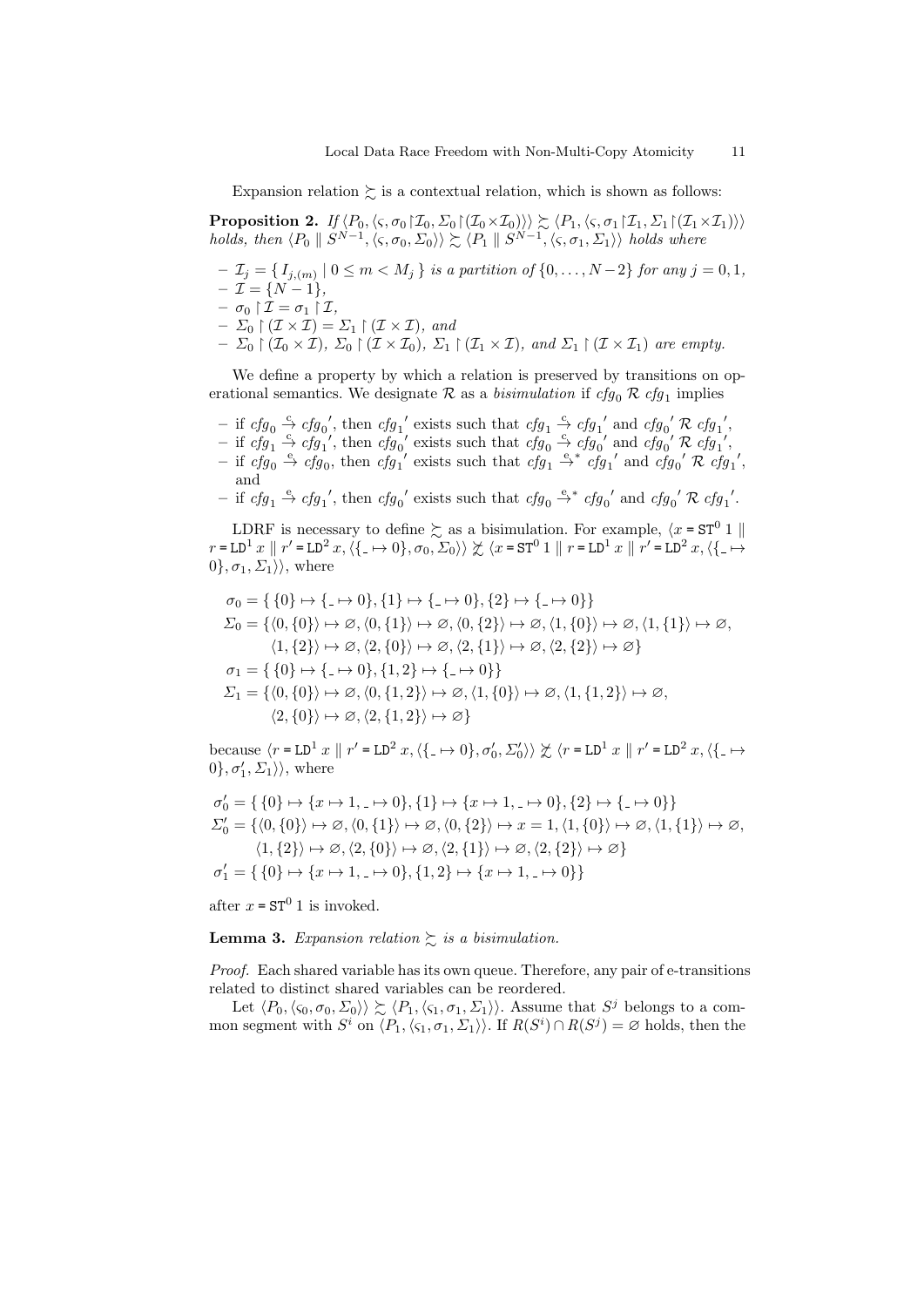first item of the third condition of  $\succsim$  does not matter. If  $x \in R(S^i) \cap R(S^j)$ , then there exists no  $x = ST^k e$  according to LDRF; the first item of the third condition of  $\geq$  also does not matter.

Otherwise, the queues of  $S^i$  and  $S^j$  are separated; any  $\stackrel{e}{\rightarrow}$  on  $P_0$  can be simulated by  $\stackrel{e}{\rightarrow}^*$  on  $P_1$ . The second and third items of the third condition of  $\succ$ can be checked easily because it is sufficient to consider effects except those by invoking the  $x = ST^i e$  instruction.

The case of CAS is similar. The other cases related to the c-transition are routine because  $\Sigma$  remains unchanged. The c-transition of  $P_1$  is similar. The cases of e-transitions are readily apparent by definition.  $\Box$ 

Finally, we define *observable equivalence*  $\sim$  as the reflexive, symmetric, transitive closure of  $\succsim$ . The observable equivalence is preserved by transitions on the operational semantics as follows:

**Theorem 4.** Observable equivalence  $\sim$  is a bisimulation; in particular, cfg<sub>0</sub>  $\sim$ cfg<sub>1</sub> implies that cfg<sub>0</sub>  $\models \varphi$  coincides with cfg<sub>1</sub>  $\models \varphi$  for any  $\varphi$ .

## 6 Implementation of Memory Sharing Optimization

In this section, we explain the implementation of memory sharing optimization.

We implemented memory sharing optimization on a stateful model checker VeriDAG, which performs model checking not only with multi-copy atomicity, but also non-multi-copy atomicity [2]. VeriDAG takes a concurrent program written in the C programming language (or a sequence of LLVM-IRs) and an MCM as inputs, and generates a directed acyclic graph called a program graph as an intermediate representation, which was introduced in [4]. Program graphs are defined to support various MCMs, such as relaxed memory ordering (RMO) [5] that allows load-load reordering. Furthermore, the definition of program graphs was extended to support non-multi-copy atomicity [2]. Operational semantics for program graphs can simulate the general machine introduced in Section 3, and the formal discussion in Section 5 can be applied to program graphs and its operational semantics.

A node of a program graph corresponds to an instruction or an effect of an instruction from thread i to a set of threads I written as  $x = E^{i,I} v$ . Figures 8(a) and (b) depict program graphs that consist of  $x = ST<sup>1</sup>$  3 and its effects on three threads under multi-copy atomicity and non-multi-copy atomicity, respectively. The edges of the program graph denote dependencies. In the figures,  $x = E^{1, \{0,1,2\}}$  3,  $x = E^{1,\{0\}}$  3,  $x = E^{1,\{1\}}$  3, and  $x = E^{1,\{2\}}$  3 are necessarily invoked after  $x = ST^1 3$  is invoked.

One method to implement memory sharing optimization is as follows: We introduced a partition of threads that corresponded to memory sharing by extending E to take not only the set of threads that corresponded to multi-copy atomicity or a singleton that corresponded to non-multi-copy atomicity, but also any segment of the partition. For example,  $x = ST^1 3$  on an LDRF program that consists of three threads was represented as shown in Figure  $8(c)$ , where the two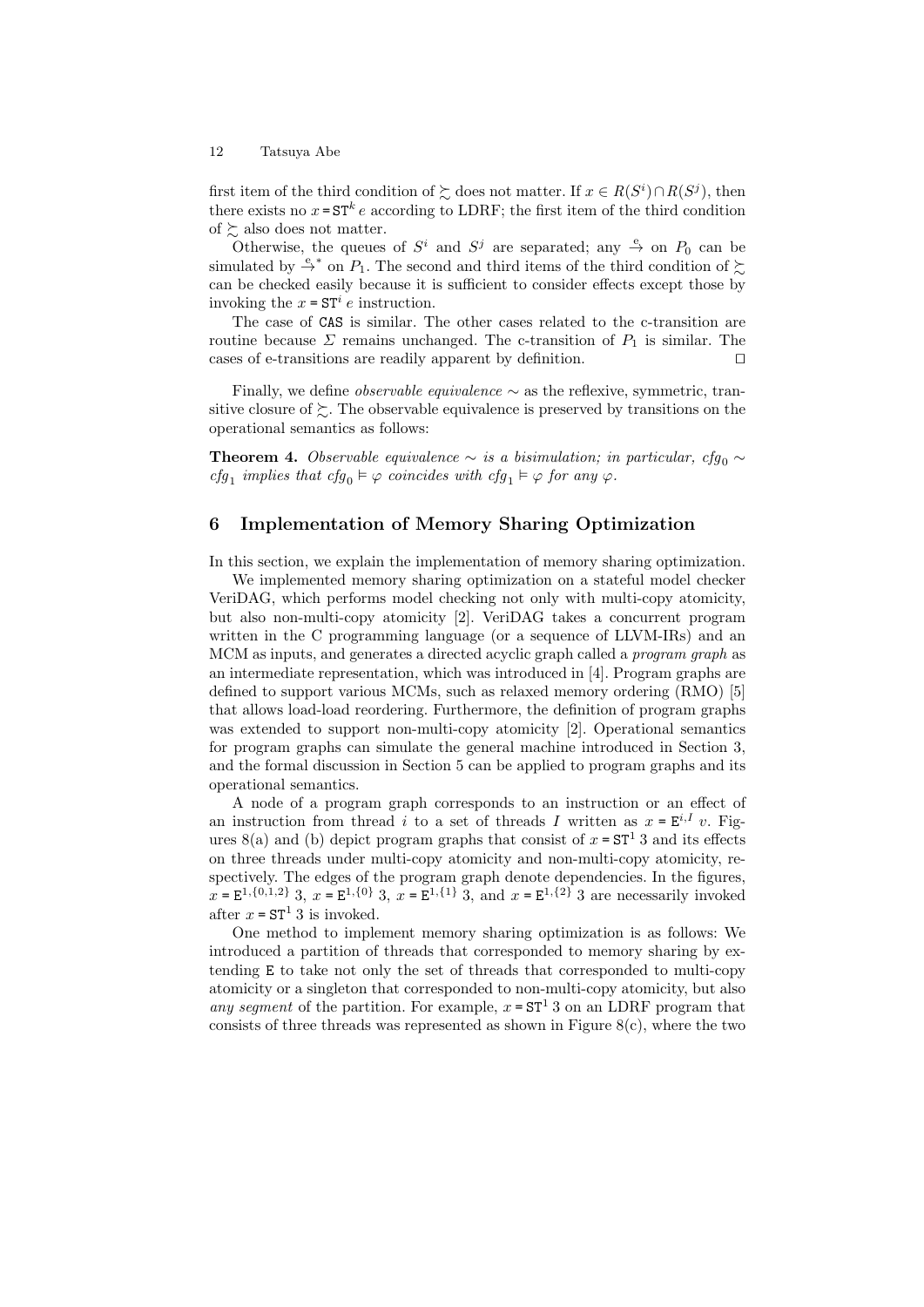

Fig. 8. Program graphs with multi-copy atomicity, non-multi-copy atomicity, and memory sharing optimization

$$
x = ST1 3
$$
  
\n
$$
x = ET1 3
$$
  
\n
$$
x = ST1 3
$$
  
\n
$$
x = ST1 3
$$
  
\n
$$
x = ST1 3
$$
  
\n
$$
x = ST1 3
$$
  
\n
$$
x = ST1 3
$$
  
\n
$$
x = ST1 3
$$
  
\n
$$
x = ET1 3
$$
  
\n
$$
x = ET1 3
$$
  
\n
$$
x = E1.(1,2) 3
$$
  
\n(a) (b) (c)

Fig. 9. Program graphs with atomic edges

threads share one memory. Another method is to abandon unnecessary effects, although it was not adopted in this work. Because VeriDAG was well-designed to address reflected stores partially, the implementation of memory sharing optimization was straightforward.

Program graphs are currently modified on VeriDAG for performance improvement. An *atomic edge*, denoted by  $\implies$ , means that if its source node is consumed, then its target node is preferably chosen at one of the roots of the updated program graph in the next step; that is, a pair of instructions related by an atomic edge is invoked instantaneously. Atomic edges are carefully implemented to not disturb the so-called partial order reduction based on the notion of ample sets [20] using invisibility that is already implemented in VeriDAG.

The previous program graphs in Figure 8 were modified, as shown in Figure 9. The validity of the optimization was ensured because there was no necessity to consider interleavings between these nodes because every thread  $i$  used its own  $\sigma^I$ , and every  $\sigma^I$  was always used via  $\Sigma^{i,I}$  in the form of  $\sigma^I[\Sigma^{i,I}]$ , where  $i \in I$ . Note that thread 2 did not read  $x$  in the last program graph according to the LDRF condition. Additionally, note that the first program graph had no atomic edge because the graph was generated with multi-copy atomicity.

# 7 Experiments

In this section, we demonstrate the effectiveness of memory sharing optimization by conducting model checking of the IRIW program and CCGC algorithms. We used VeriDAG, on which memory sharing optimization was implemented, as explained in Section 6. MCMs were RMO with and without multi-copy-atomicity. RMO with multi-copy-atomicity corresponds to the SPARC RMO MCM. RMO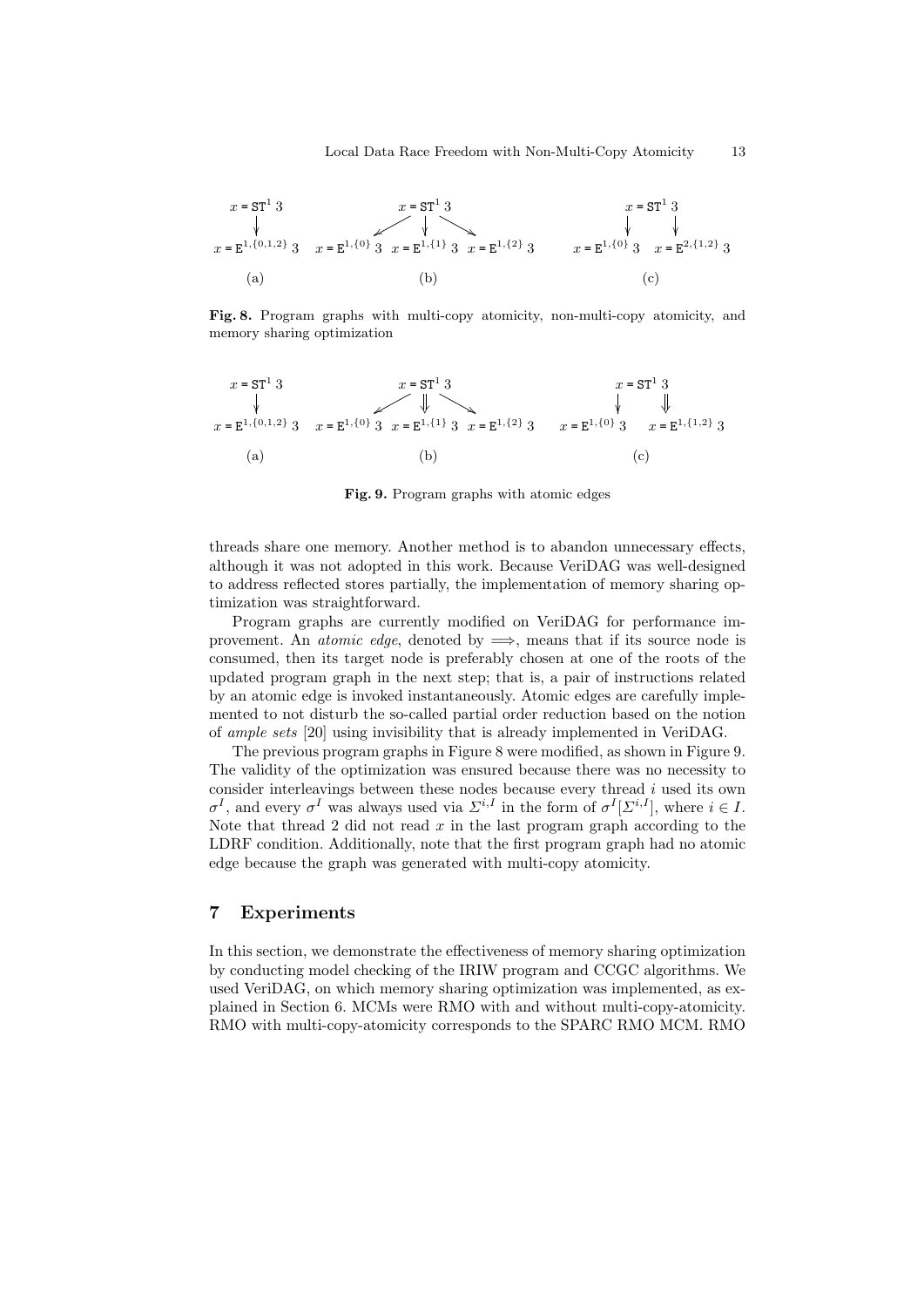| #              |     |                    |               | multi-copy atomicity non-multi-copy atomicity memory sharing optimiz. |                 |                |      |               |               |
|----------------|-----|--------------------|---------------|-----------------------------------------------------------------------|-----------------|----------------|------|---------------|---------------|
| οf             |     | states memory time |               |                                                                       | states   memory | time           |      | states memory | time          |
| Wsl            | (K) | (MB)               | $\mathbf{s})$ | (K)                                                                   | (MB)            | (S)            | 'K)  | (MB)          | $\mathbf{s})$ |
| $\overline{2}$ |     | 2                  | 0.02          |                                                                       |                 | 0.08           |      |               | 0.05          |
| 3              | 3   | 3                  | 0.16          | 35                                                                    |                 | 2.06           | 10   |               | 0.54          |
| 4              | 17  | 5                  | 1.15          | 718                                                                   | 142             | 63.91          | 79   | 17            | 5.83          |
| 5              | 92  |                    | 20 12.14      | 16650                                                                 | 3339            | 2526.31        | 666  | 125           | 84.07         |
| 6              | 463 |                    |               | 87 71.00 407439                                                       |                 | 80912 88382.43 | 5100 | 941           | 847.56        |

Table 1. Experimental results of the IRIW programs

with non-multi-copy-atomicity corresponds to the POWER MCM. The experimental environment was as follows: the CPU was Intel Xeon E5-1620 v4 3.50 GHz, the memory was DDR4-2400 256 GB, the OS was Ubuntu 17.10, and VeriDAG was compiled using Glasgow Haskell Compiler 8.0.2.

#### 7.1 Independent Reads Independent Writes Program

The IRIW program is  $(r0=y; r1=x)$   $\parallel$   $(r2=x; r3=y)$   $\parallel$   $x=1$   $\parallel$   $y=1$ , and an assertion to observe curious behaviors under non-multi-copy atomicity is  $(r0==1)$ &&  $r2 == 1$ )  $\rightarrow$  ( $r1 == 1$  |  $r3 == 1$ ), as explained in Section 3. We used *acquire* loads in the IRIW program, which prohibit load-load reordering because the IRIW program has curious behaviors with non-multi-copy atomicity even if loadload reordering is prohibited.

We increase the number of writer threads in the IRIW because memory optimization should be more effective when the number of threads whose buffers are shared is larger. The number of writer threads in the original IRIW program is two. Additionally, we conducted model checking with the IRIW programs with three to six writer threads. The additional writer threads wrote integer 1 to additional shared variables. The two reader threads read additional values from the shared variables. The number of interleavings should have increased drastically.

Table 1 presents the experimentally obtained results for the IRIW programs. The first column shows the number of writer threads (denoted by Ws). The second, third, and fourth columns refer to multi-copy atomicity. Model checking with multi-copy atomicity was conducted to represent the difficulty of model checking with non-multi-copy atomicity. Of course, model checking with multicopy atomicity does not ensure the correctness of programs with non-multi-copy atomicity. There might exist a counterexample with non-multi-copy atomicity even if model checking with multi-copy atomicity detects no counterexample.

The second, third, and fourth columns list the numbers of states visited, memory consumed, and time elapsed, respectively. Even if a counterexample was detected, model checking continued until an exhaustive search was complete. The command-line option of VeriDAG includes -c0, which denotes that an exhaustive search is complete even if a counterexample is detected and printed out, whereas the default is -c1, which denotes that if a counterexample is detected, model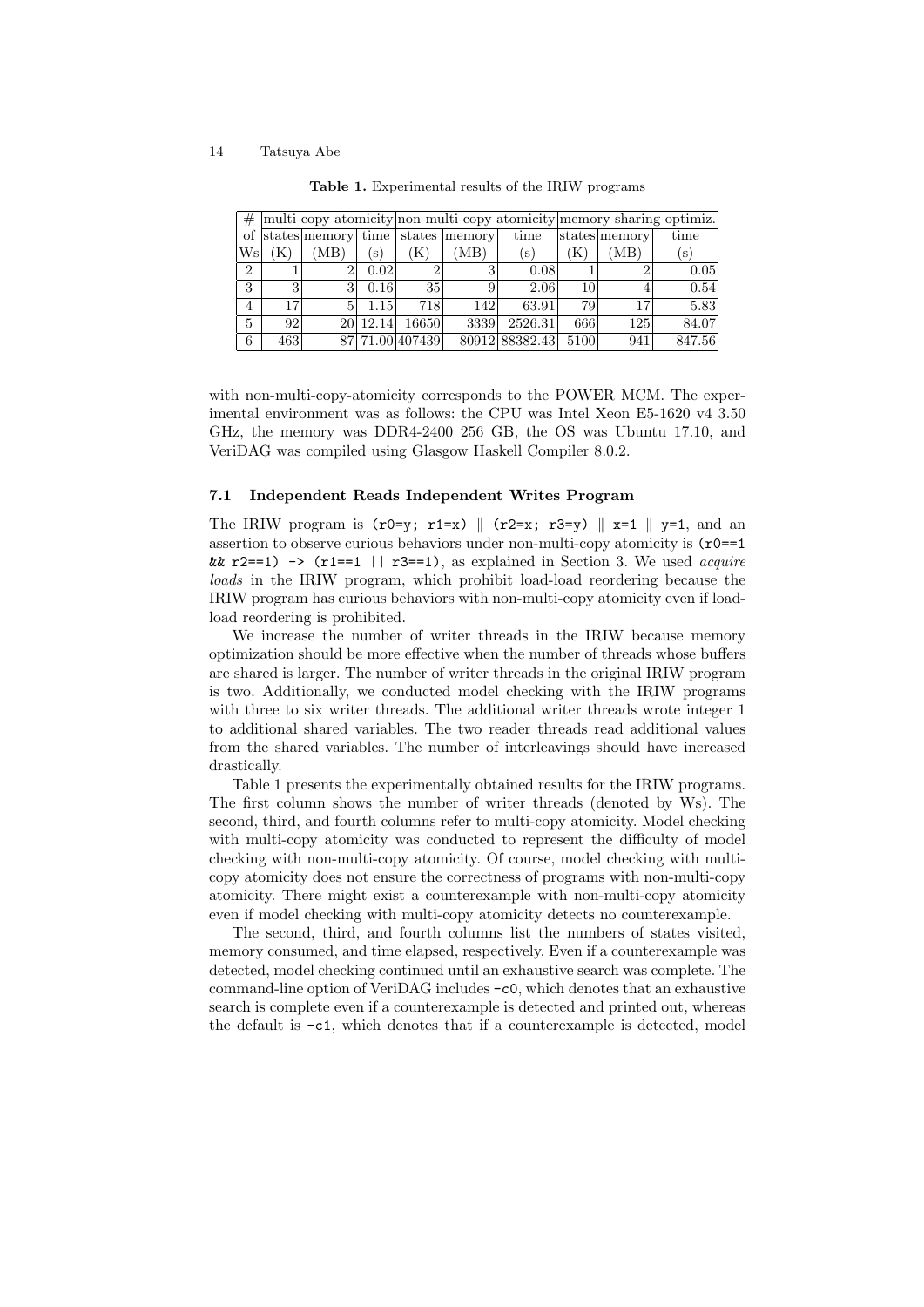| CCGC     |        | non-multi-copy atomicity                                                           |                | memory sharing optimization |                   |              |  |
|----------|--------|------------------------------------------------------------------------------------|----------------|-----------------------------|-------------------|--------------|--|
|          |        | $\alpha$ algorithm states (K) memory (MB) time (s) states (K) memory (MB) time (s) |                |                             |                   |              |  |
| schism   | 17441  | 320                                                                                | 205.17         | 1131                        | 210 <sup>-1</sup> | 128.80       |  |
| sapphire | 159052 |                                                                                    | 28576 22312.51 | 41926                       |                   | 7589 5503.61 |  |

Table 2. Experimental results of the CCGC algorithms

checking stops and returns the counterexample. Similarly, the fifth, sixth, and seventh columns refer to non-multi-copy atomicity, and the eighth, ninth, and tenth columns refer to memory sharing optimization.

Although model checking with multi-copy atomicity was completed more rapidly than the others with non-multi-copy atomicity and memory sharing optimization, they printed out no counterexamples because the assertion  $(r0==1 \&$  $r1 == 1$ )  $\rightarrow$  ( $r2 == 1$  | |  $r3 == 1$ ) holds with multi-copy atomicity when the IRIW program  $(r0=y; r1=x)$   $\parallel$   $y=1$   $\parallel$   $(r2=x; r3=y)$   $\parallel$   $x=1$  is complete. This is not the verification that we would like to perform.

The numbers of states increased drastically during model checking with nonmulti-copy atomicity. Accordingly, the consumed memories and elapsed times increased. Memory sharing optimization mitigated the state explosion problem. The greater the number of writer threads, that is, the larger the shared buffer, the more effective it is because of the combinatorial explosion.

Memory sharing optimization mitigated the state explosion problem. When the number of writer threads was two, memory sharing optimization improved performance approximately twice. When the number of writer threads was six, memory sharing optimization improved performance by 79–105 times. Thus, we confirmed that memory sharing optimization was more effective when the number of threads whose memories were shared was larger.

#### 7.2 Concurrent Copying Garbage Collection Algorithms

Some CCGC algorithms are typical LDRF programs. CCGCs consist of mutators, which correspond to threads in user programs, and a collector. We can assume that there exists no load-store race in any period between synchronization points because threads in user programs that do not exist at the garbage collection layer must be DRF in programming languages with MCMs that require DRF. However, it may be the case that mutators share variables because a collector communicates with mutators when collecting objects that have not been used.

We conducted model checking of popular CCGC algorithms [14] that were modeled in the paper [26]. We extended the models to those whose mutators consisted of two threads, whereas the number of mutators in the original models was one. The original models have restrictions that their behaviors are fixed to read-write or write-read flows. Details of the restrictions are in the paper [26]. We modified the models to include both the flows by adding non-deterministic choice statements to the models. The modified models are more realistic than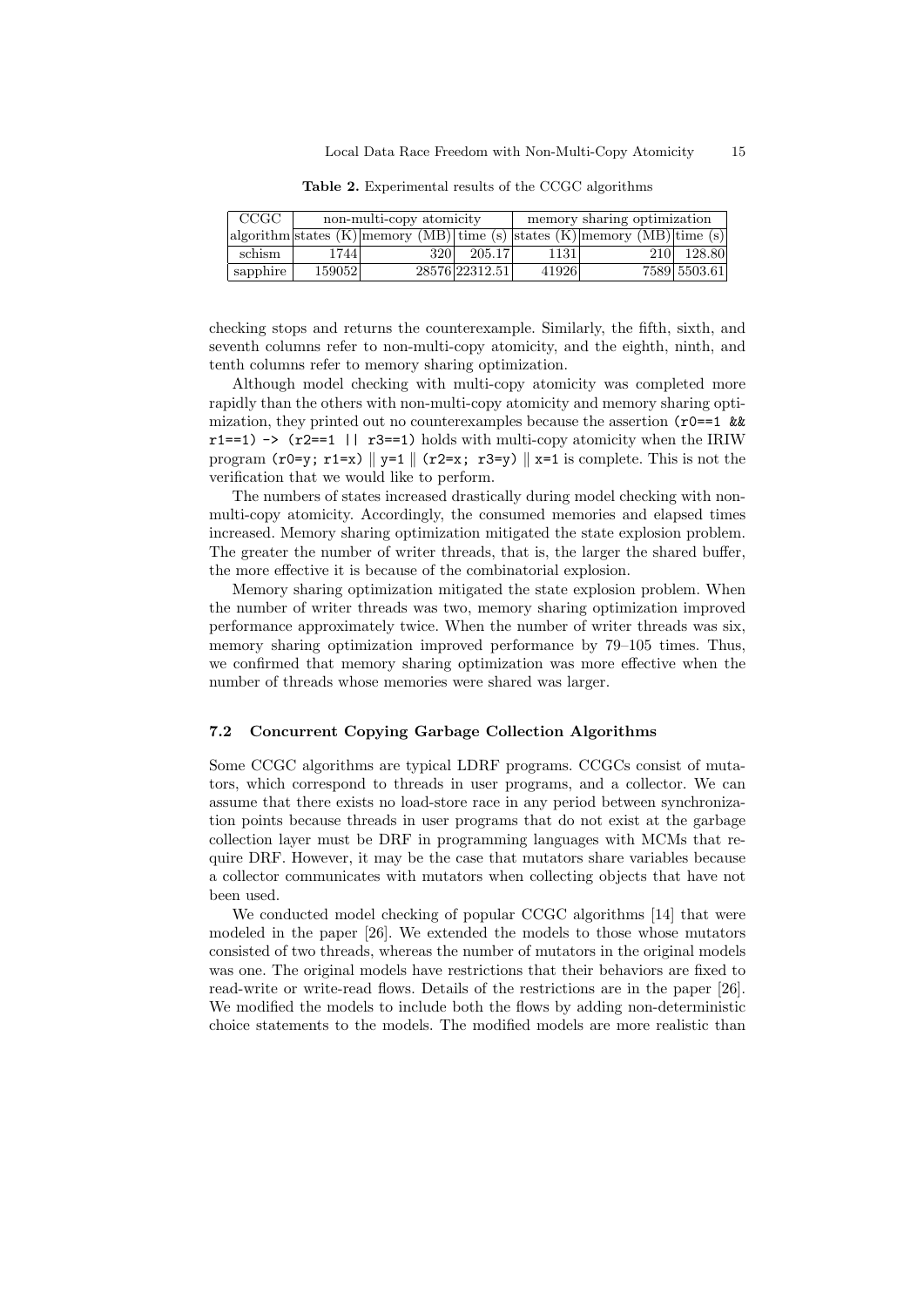the original models. Table 2 presents the experimentally obtained results of the CCGC algorithms. The first column shows the names of the CCGC algorithms. The remaining columns are similar to those in Table 1.

Table 2 shows that the experimental results for Schism [21] and Sapphire [23], even those that were real applications, had a similar feature to that for the IRIW program, which is a litmus test for multi-copy-atomicity. The experiment for the other larger CCGCs was not complete in half a day  $(= 43, 200 \text{ s}).$ 

# 8 Conclusion, Discussion, and Future Work

In this paper, we provided small-step operational semantics for relaxed memory consistency models with store buffers, defined observable equivalence on the semantics, and proposed LDRF, a local property of concurrent programs, which runs on non-multi-copy atomic MCMs. LDRF includes the IRIW programs that DRF cannot include. We also introduced memory sharing optimization on model checking of LDRF programs, and demonstrated that memory sharing optimization mitigates state explosion problems with non-multi-copy atomic MCMs.

Multi-copy atomicity, also known as remote write atomicity, has been studied [12, 6]. Although ARM adopted non-multi-copy atomicity until ARMv8 [7], Pulte et al. reported that ARMv8 will be revised to prohibit non-multi-copy atomicity because they claim that the complexity derived from non-multi-copy atomicity has a cost, particularly for architectures implemented by multiple vendors [22]. In constrast, Vafeiadis argued that multi-copy atomicity did not seem relevant because its enforcement of global orders between instructions prevents scalability of verification [27]. Thus, multi-copy atomicity is a topic of debate. We hope that the present paper helps to elucidate non-multi-copy atomicity, and therefore contributes to decisions to adopt various multi-copy atomicities.

The experimental results demonstrated that the performance of VeriDAG with the memory sharing optimization was not substantially high. This is because VeriDAG is a stateful model checker that adopts classical partial order reduction optimization [20], differently from Nidhugg [1] with the POWER MCM  $[11]$  and RCMC  $[15]$  with the repaired version of  $C/C++11$  MCM  $[13]$ which adopt dynamic partial order reduction [9]. However, this is independent of the goal of demonstrating the effectiveness of memory sharing optimization.

Because TRF and LDRF are variants of DRF in different directions, it might be expected that a novel property can be defined by combining the two properties. However, this appears to be difficult because TRF is strongly specific to x86-TSO, which preserves the order of stores of different shared variables, whereas LDRF requires that store buffers consist of multiple queues.

This work has a few limitations, LDRF is syntactically defined because local data race detection has not been implemented. The locality is defined as not a pair-wise property but a property for a partition of the set of threads. The memory sharing optimization that mitigates the state explosion problem is not a scalable method for increasing the number of threads. We would like to revise LDRF, explore better characterizations, and provide local data race detection.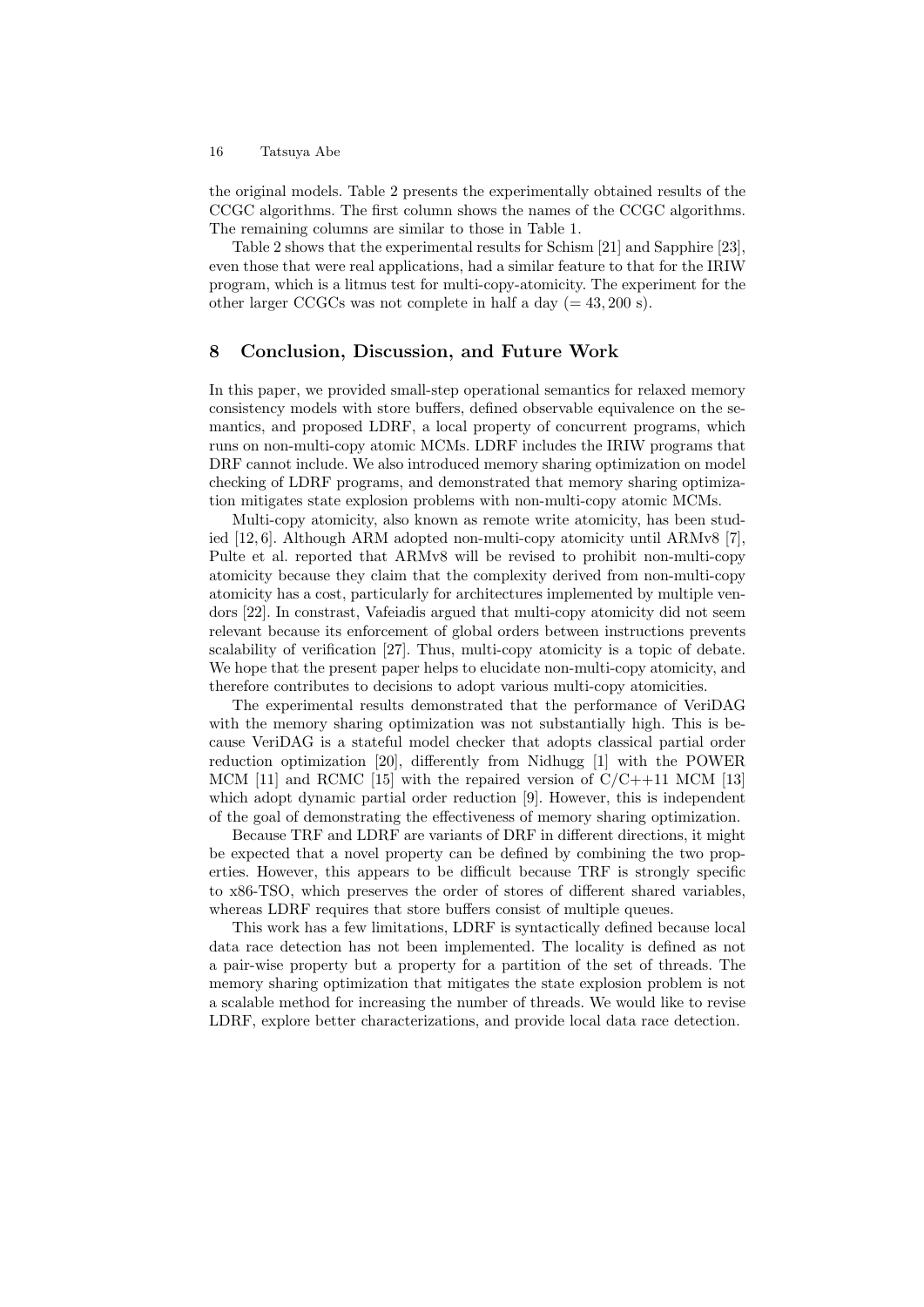### References

- 1. Abdulla, P.A., Atig, M.F., Jonsson, B., Leonardsson, C.: Stateless model checking for POWER. In: Proc. CAV. Volume 9780 of LNCS. (2016) 134–156
- 2. Abe, T.: A verifier of directed acyclic graphs for model checking with memory consistency models. In: Proc. HVC. Volume 10629 of LNCS. (2017) 51–66
- 3. Abe, T., Maeda, T.: Observation-based concurrent program logic for relaxed memory consistency models. In: Proc. APLAS. Volume 10017 of LNCS. (2016) 63–84
- 4. Abe, T., Maeda, T.: Concurrent program logic for relaxed memory consistency models with dependencies across loop iterations. Journal of Information Processing 25 (2017) 244–255
- 5. Adve, S.V., Gharachorloo, K.: Shared memory consistency models: a tutorial. Computer 29(12) (1996) 66–76
- 6. ARM Limited: ARM Architecture Reference Manual (ARMv7-A and ARMv7-R edition). (2012)
- 7. ARM Limited: ARM Architecture Reference Manual (ARMv8, for ARMv8-A architecture profile). (2017)
- 8. Dolan, S., Sivaramakrishnan, K., Madhavapeddy, A.: Bounding data races in space and time. In: Proc. PLDI. (2018) To appear.
- 9. Flanagan, C., Godefroid, P.: Dynamic partial-order reduction for model checking software. In: Proc. POPL. (2005) 110–121
- 10. Gao, G.R., Sarkar, V.: Location consistency-a new memory model and cache consistency protocol. IEEE Transactions on Computers 49(8) (2000) 798–813
- 11. IBM Corp.: PowerISA Version 3.0. (2015)
- 12. Intel Corp.: A Formal Specification of Intel Itanium Processor Family Memory Ordering. (2002)
- 13. ISO/IEC 14882:2011: Programming Language C++. (2011)
- 14. Jones, R., Hosking, A., Moss, E.: The Garbage Collection Handbook. CRC Press (2012)
- 15. Kokologiannakis, M., Lahav, O., Sagonas, K., Vafeiadis, V.: Effective stateless model checking for C/C++ concurrency. Proceedings of the ACM on Programming Languages 2(POPL:17) (2018) 1–32
- 16. Lamport, L.: How to make a multiprocessor computer that correctly executes multiprocess programs. IEEE Transactions on Computers c-28(9) (1979) 690–691
- 17. O'Hearn, P.W.: Resources, concurrency, and local reasoning. Theoretical Computer Science 375(1–3) (2007) 271–307
- 18. Owens, S.: Reasoning about the implementation of concurrency abstractions on x86-TSO. In: Proc. ECOOP. Volume 6183 of LNCS. (2010) 478–503
- 19. Owens, S., Sarkar, S., Sewell, P.: A better x86 memory model: x86-TSO. In: Proc. TPHOLs. Volume 5674 of LNCS. (2009) 391–407
- 20. Peled, D.: All from one, one from all: on model checking using representatives. In: Proc. CAV. Volume 697 of LNCS. (1993) 409–423
- 21. Pizlo, F., Ziarek, L., Maj, P., Hosking, A.L., Blanton, E., Vitek, J.: Schism: Fragmentation-tolerant real-time garbage collection. In: Proc. PLDI. (2010) 146– 159
- 22. Pulte, C., Flur, S., Deacon, W., French, J., Sarkar, S., Sewell, P.: Simplifying ARM concurrency: Multicopy-atomic axiomatic and operational models for ARMv8. Proceedings of the ACM on Programming Languages 2(POPL:19) (2018) 1–29
- 23. Ritson, C.G., Ugawa, T., Jones, R.: Exploring garbage collection with Haswell hardware transactional memory. In: Proc. ISMM. (2014) 105–115